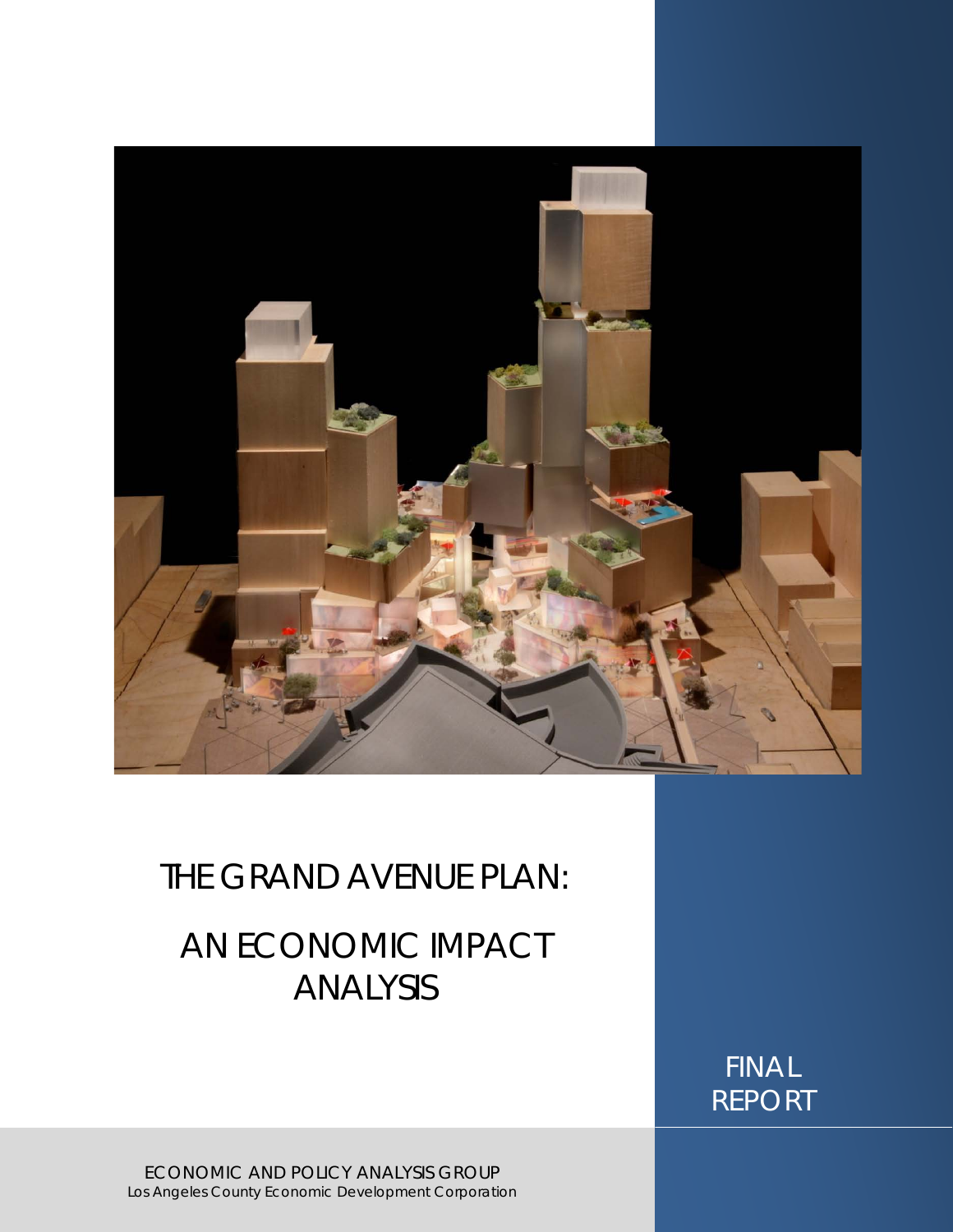Los Angeles County Economic Development Corporation 444 S. Flower Street, 37th Floor • Los Angeles, CA 90071 (888) 4-LAEDC-1 www.LAEDC.org



Christine Cooper, Ph.D. Shannon M. Sedgwick Somjita Mitra, Ph.D.

JANUARY 2014

This research was commissioned by Grand Avenue L.A., LLC.

The LAEDC Economic and Policy Analysis Group provides objective economic and policy research for public agencies and private firms. The group focuses on economic impact studies, regional industry analyses, economic forecasts and issue studies, particularly in workforce development, transportation, infrastructure and environmental policy.

Every reasonable effort has been made to ensure that the data contained herein reflect the most accurate and timely information possible and they are believed to be reliable.

The report is provided solely for informational purposes and is not to be construed as providing advice, recommendations, endorsements, representations or warranties of any kind whatsoever.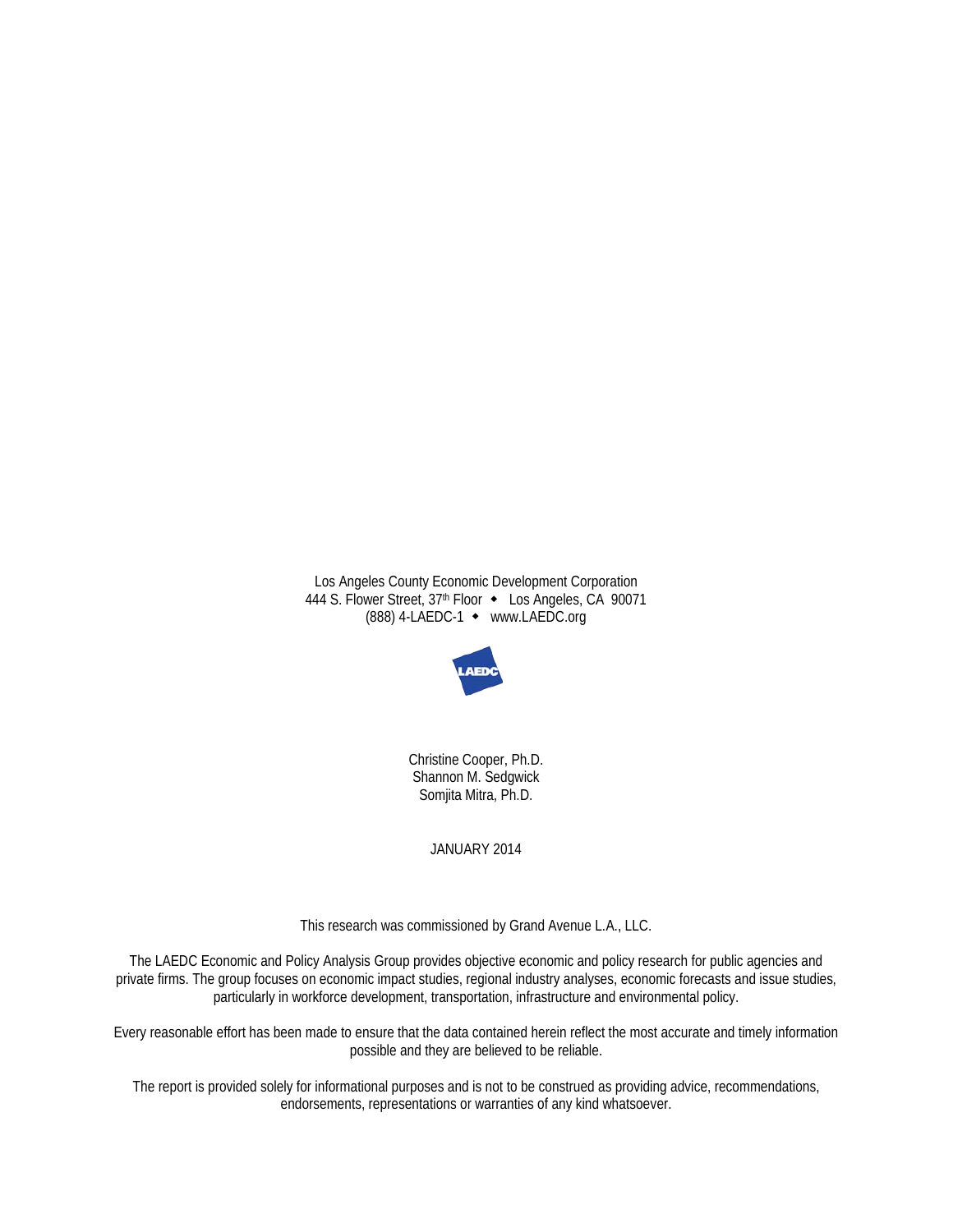# Executive Summary

he Los Angeles Grand Avenue Authority, established by a joint powers agreement between the City of Los Angeles Community Redevelopment he Los Angeles Grand Avenue Authority, established by a joint powers agreement between the City of Los Angeles Community Redevelopment Agency and Los Angeles County, has embarked upon a plan to transform upper Grand Avenue and revitalize the heart of the civic center of the City of Los Angeles by attracting both residents and visitors through a mix of new residential, commercial and cultural uses.

The project contains three elements. The first consists of changes and improvements to Grand Avenue itself to attract more pedestrian traffic. The second element involves the creation of a large public park stretching from the Los Angeles City Hall to the John Ferraro Building housing the Los Angeles Department of Water and Power. The third element is the construction of several new residential, commercial and cultural projects on the last remaining undeveloped parcels in the Bunker Hill Redevelopment Area.

As the Grand Avenue Authority's selected developer, The Related Companies has proposed and commenced a multi-phased development plan for the implementation of the Grand Avenue project. To date this has included: master plan and entitlements for the plan area; design, development and completion of the Grand Park; and commencement of construction of two project elements on Parcels L and M, which include a 271-unit residential tower and a world class modern art museum.

Related is currently planning the next phase of development on Parcel Q as a mixed-use project including a hotel, retail and commercial uses, offices and more than 400 residential units. A future phase is anticipated which will add several residential mixed-use structures on Parcel W, which lies just east of Parcel Q.

The Economic and Policy Analysis Group of the Los Angeles County Economic Development Corporation (LAEDC) has conducted an economic analysis of the economic and fiscal impacts in Los Angeles County associated with Related's Grand Avenue plan. The analysis is based on the projected increase in economic activity in the plan area, as well as the one-time economic and fiscal impacts from the construction phase.



## One-Time Project Development Impacts

The total economic impact in Los Angeles County of the project development spending is shown in Exhibit E-1.

| <b>Exhibit E-1</b><br>Economic and Fiscal Impact of Project Development |        |               |
|-------------------------------------------------------------------------|--------|---------------|
| Direct Development Expenditures (\$ millions)                           |        | \$<br>1.848.0 |
| <b>Total Economic Impact:</b>                                           |        |               |
| Output (\$ millions)                                                    |        | \$<br>3,065.0 |
| Employment (jobs)                                                       |        | 20,500        |
| Direct                                                                  | 11,800 |               |
| Indirect and induced                                                    | 8.700  |               |
| Labor income (\$ millions)                                              |        | \$<br>1.298.7 |
| Total Fiscal Impact (\$ millions):                                      |        |               |
| Federal tax revenues                                                    |        | \$<br>243.1   |
| State and local tax revenues                                            |        | 150.4         |
| Source: Estimates by LAEDC                                              |        |               |

The total cost of the Grand Avenue plan is currently estimated to be \$1.8 billion. This activity will generate:

- 
- $\geq 20,500$  annual jobs;<br> $\leq 13$  hillion in labor
- \$1.3 billion in labor income;
- \$3.1 billion in total output (business revenues);
- ▶ \$150 million in state and local taxes, of which \$43.1 million will be earned by the County and \$18.4 million will be earned by cities (mostly the City of Los Angeles).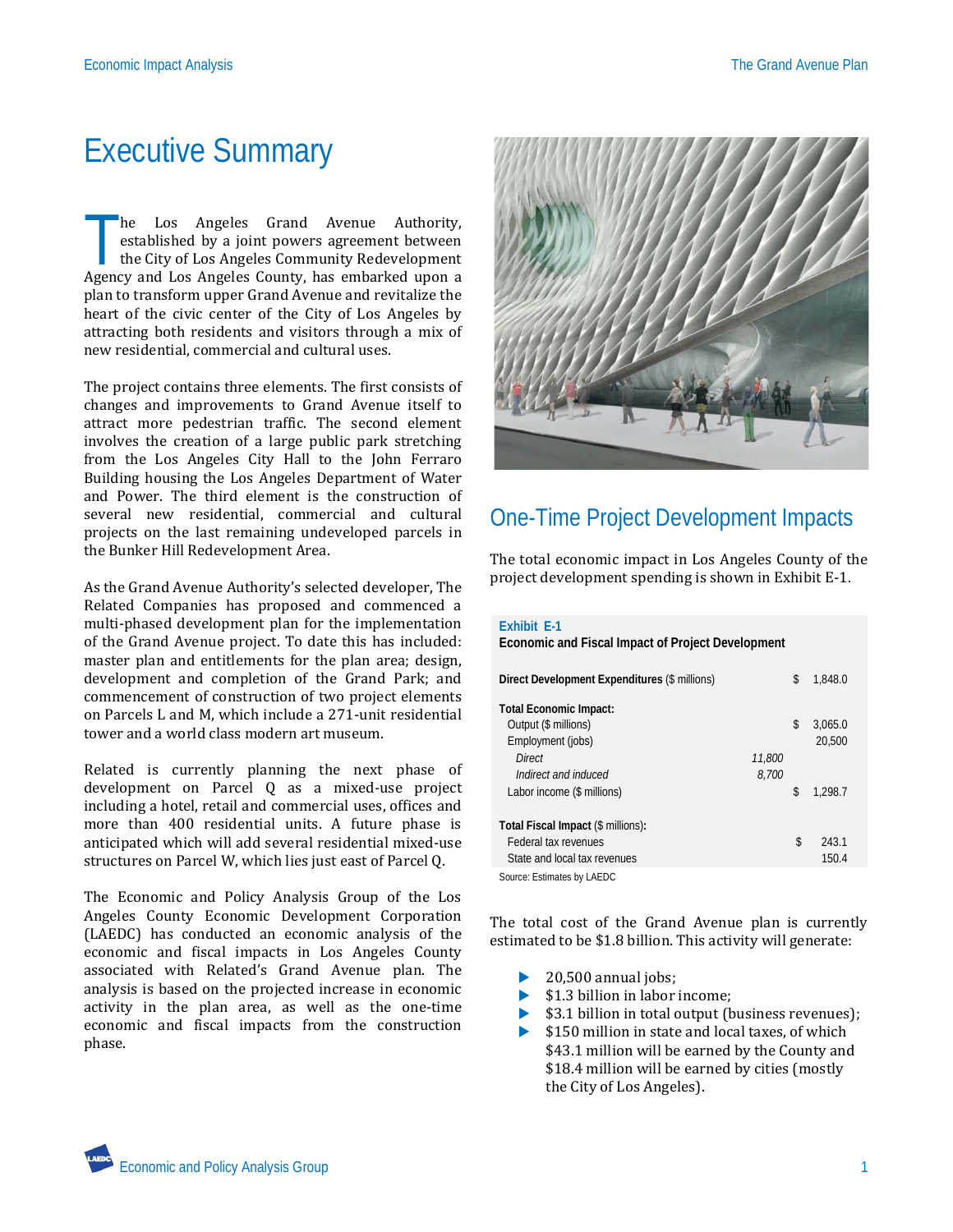## Annual Impacts of Ongoing Activity

The total annual economic impact in Los Angeles County of the ongoing activity occurring at the Grand Avenue properties is shown in Exhibit E-2.

It is estimated that businesses located in the plan area will receive \$374.8 million directly in annual rents and revenues, including retail and restaurant receipts, parking and hotel receipts. This activity will generate every year:

- $\blacktriangleright$  5,030 annual jobs;
- $\blacktriangleright$  \$189 million in labor income:
- ▶ \$501 million in total output (business revenues); and
- ▶ \$62.5 million in state and local taxes, of which \$30.7 million will be earned by the County each year and \$15.6 million will be earned by cities, the lion's share by the City of Los Angeles.

#### **Exhibit E-2**

**Total Annual Economic and Fiscal Impact of Ongoing Operations**

| Direct Annual Revenues (\$ millions)<br>New Resident Household Spending (\$ millions) |       | \$<br>317.7<br>57.1 |
|---------------------------------------------------------------------------------------|-------|---------------------|
| <b>Total Economic Impact:</b>                                                         |       |                     |
| Output (\$ millions)                                                                  |       | \$<br>500.7         |
| Employment (jobs)                                                                     |       | 5,030               |
| Direct                                                                                | 3,710 |                     |
| Indirect and induced                                                                  | 1.320 |                     |
| Labor income (\$ millions)                                                            |       | \$<br>188.9         |
|                                                                                       |       |                     |
| Total Fiscal Impact (\$ millions):                                                    |       |                     |
| Federal tax revenues                                                                  |       | \$<br>40.9          |
| State and local tax revenues                                                          |       | 62.5                |
| Source: Estimates by LAEDC                                                            |       |                     |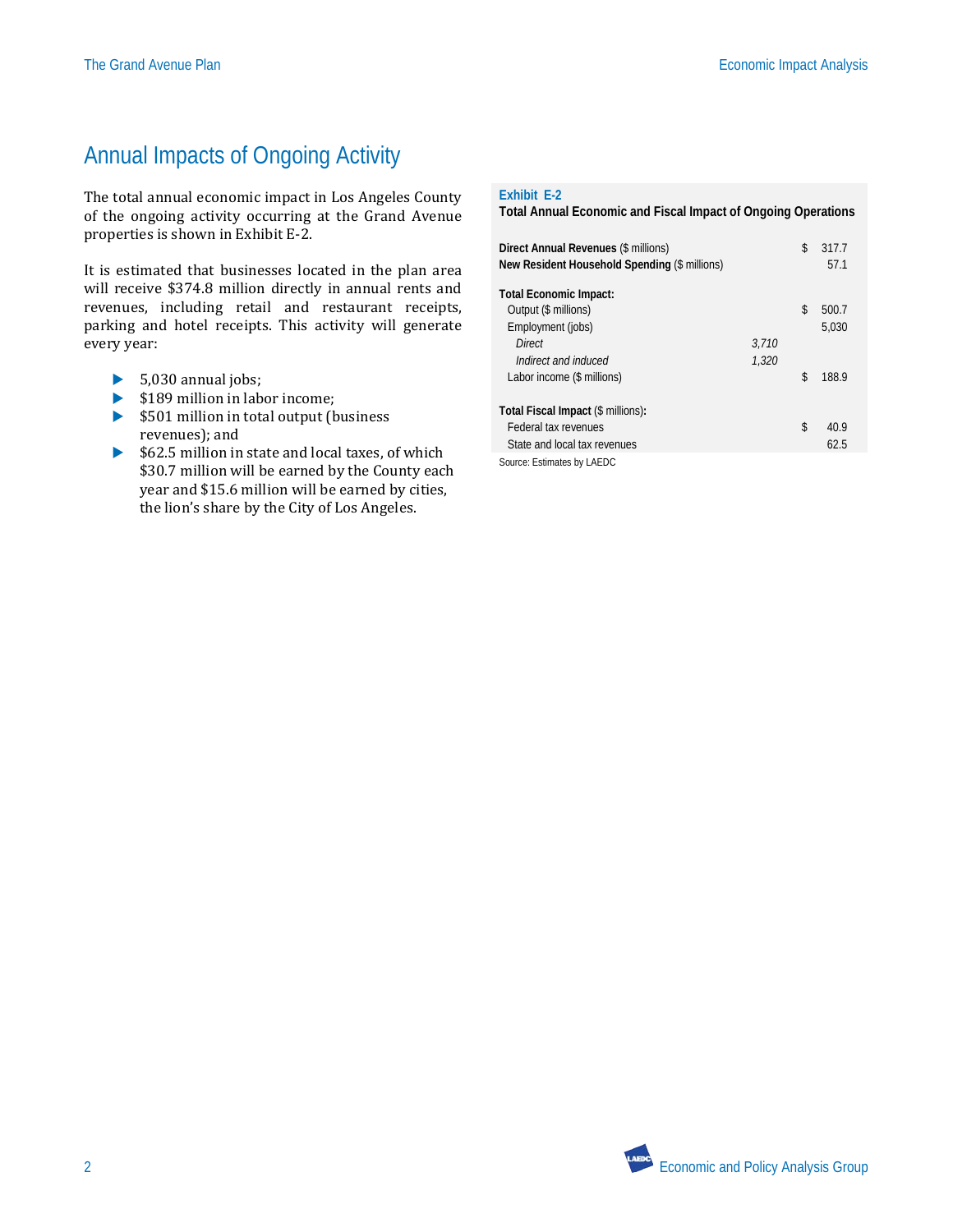# 1 Economic Impact Analysis

conomic impact analysis is used to estimate the overall economic activity, including spill-over and multiplier impacts, which occurs as a result of a conomic impact analysis is used<br>overall economic activity, includin<br>multiplier impacts, which occurs<br>particular business, event or geography.

The initial economic activity related to the initial development spending and to ongoing activities at the new property is the purchase of goods and services from local vendors and the wages and benefits paid to local workers.

This injection of funds into the county circulates from the project to the owner and employees of establishments that help supply the goods and services that the project purchases. These suppliers in turn hire workers and buy goods and services to facilitate their business.

The project developers will spend millions of dollars for the wages and benefits of construction employees. These workers, as well as employees of all suppliers, spend a portion of their incomes on groceries, rent, vehicle expenses, healthcare, entertainment, and so on. This recirculation of the original expenditures multiplies their impact through such indirect and induced effects.

The extent to which the initial expenditures multiply is estimated using economic models that depict the relationships between industries (such as the construction industry and its suppliers) and among different economic agents (such as industries and their employees).

These models are built upon actual data of expenditure patterns that are reported to the U.S. Bureau of Labor Statistics, the U.S. Census Bureau and the Bureau of Economic Analysis of the U.S. Department of Commerce. Data is regionalized so that it reflects and incorporates local conditions such as prevailing wages rates, expenditure patterns, and resource availability and costs.

The magnitude of the multiplying effect differs from one region to another depending on the extent to which the local region can fill the demand for all rounds of supplying needs. For example, the automobile manufacturing industry has high multipliers in Detroit and Indiana since these regions have deep and wide supplier networks, while the same industry multiplier in



Phoenix is quite small. In another example, the jobs multiplier for the construction industry is higher in, say, Arkansas, than in California because the same amount of spending will purchase fewer workers in Los Angeles than in Little Rock.

Multipliers can also differ from year to year as relative material and labor costs change and as the production "recipe" of industries change. For example, the IT revolution significantly reduced the job multiplier of many industries (such as manufacturing, accounting, architecture and publishing) as computers replaced administrative and production workers.  $\cdot$ 

## Approach and Methodology

Economic impact analysis typically begins with an increase in final demand for an industry's output, such as a purchase of legal services, or rent and utilities.

The approach used here is to use the budgeted expenditures for the construction of each phase of the project, combined with the estimated revenues of all operations once the properties are occupied. Data was provided by the client and supplemented with regional and local data and analysis to provide revenue estimates (where these were not provided by the client).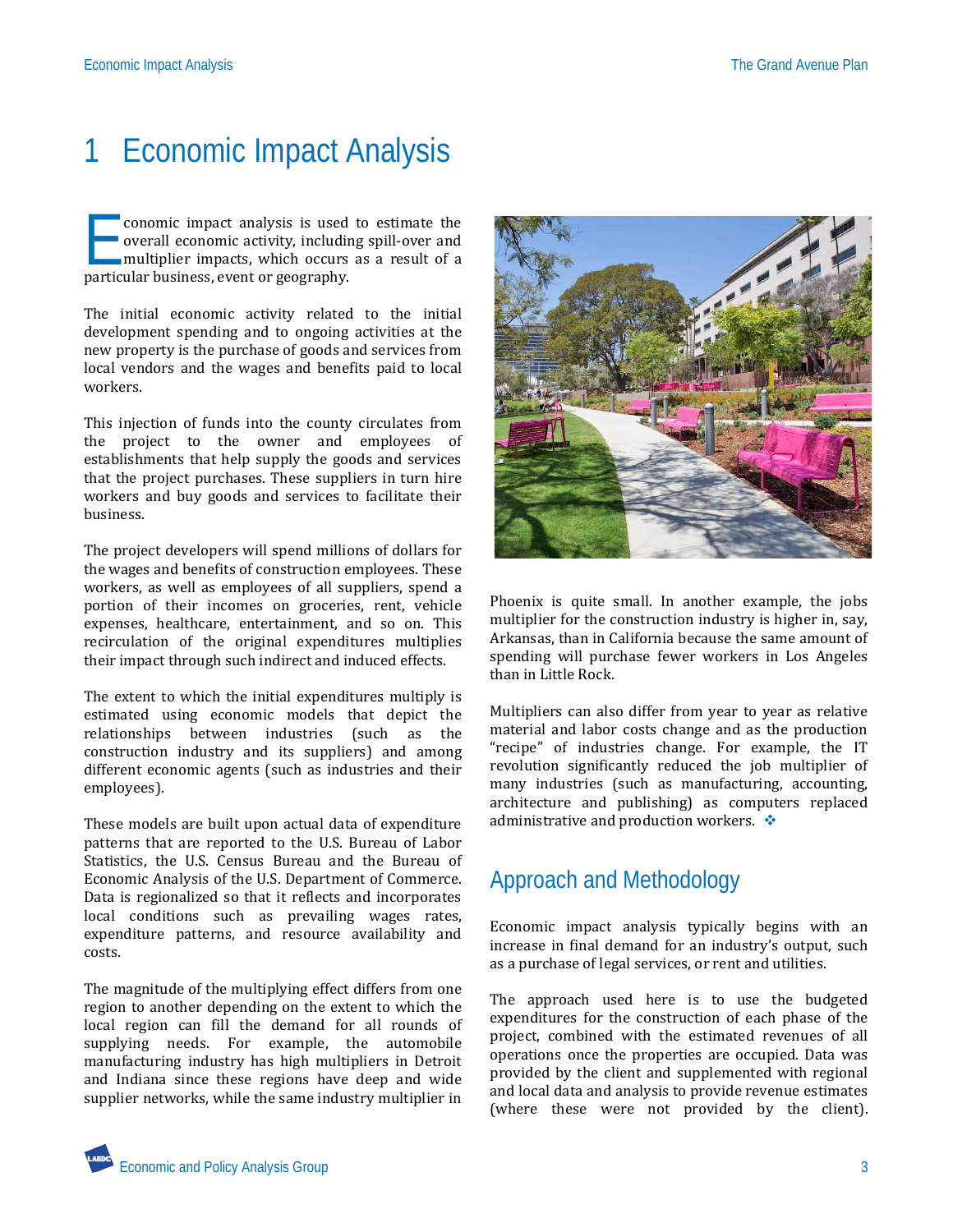Discussion of assumptions and specific estimation methodology is provided in the narrative.

The metrics used to determine the value of the economic impact include employment, labor income and the value of output. *Employment* includes full-time, part-time, permanent and seasonal employees and the selfemployed, and is measured on a job-count basis regardless of the number of hours worked. *Labor income* includes all income received by both payroll employees and the self-employed, including wages and benefits such as health insurance and pension plan contributions. *Output* is the value of the goods and services produced. For most industries, this is simply the revenues generated through sales; for others, in particular retail industries, output is the value of the services supplied.

Estimates are developed using software and data from MIG, Inc., which traces inter-industry transactions resulting from an increase in demand in a given region. The economic region of interest is Los Angeles County.

The total estimated economic impact includes *direct*, *indirect* and *induced* effects.

*Direct activity* includes the materials purchased and the employees hired by the developer itself, and in the case of the operations, by each hiring onsite entity. *Indirect effects* are those which stem from the employment and business revenues motivated by the purchases made by the developer or hiring entity and any of its suppliers. *Induced effects* are those generated by the spending of employees whose wages are sustained by both direct and indirect spending.

Labor income includes payments made to wage and salary workers and to the self-employed. Employment is measured on a job-count basis for both wage and salary workers and proprietors regardless of the number of hours worked. ❖

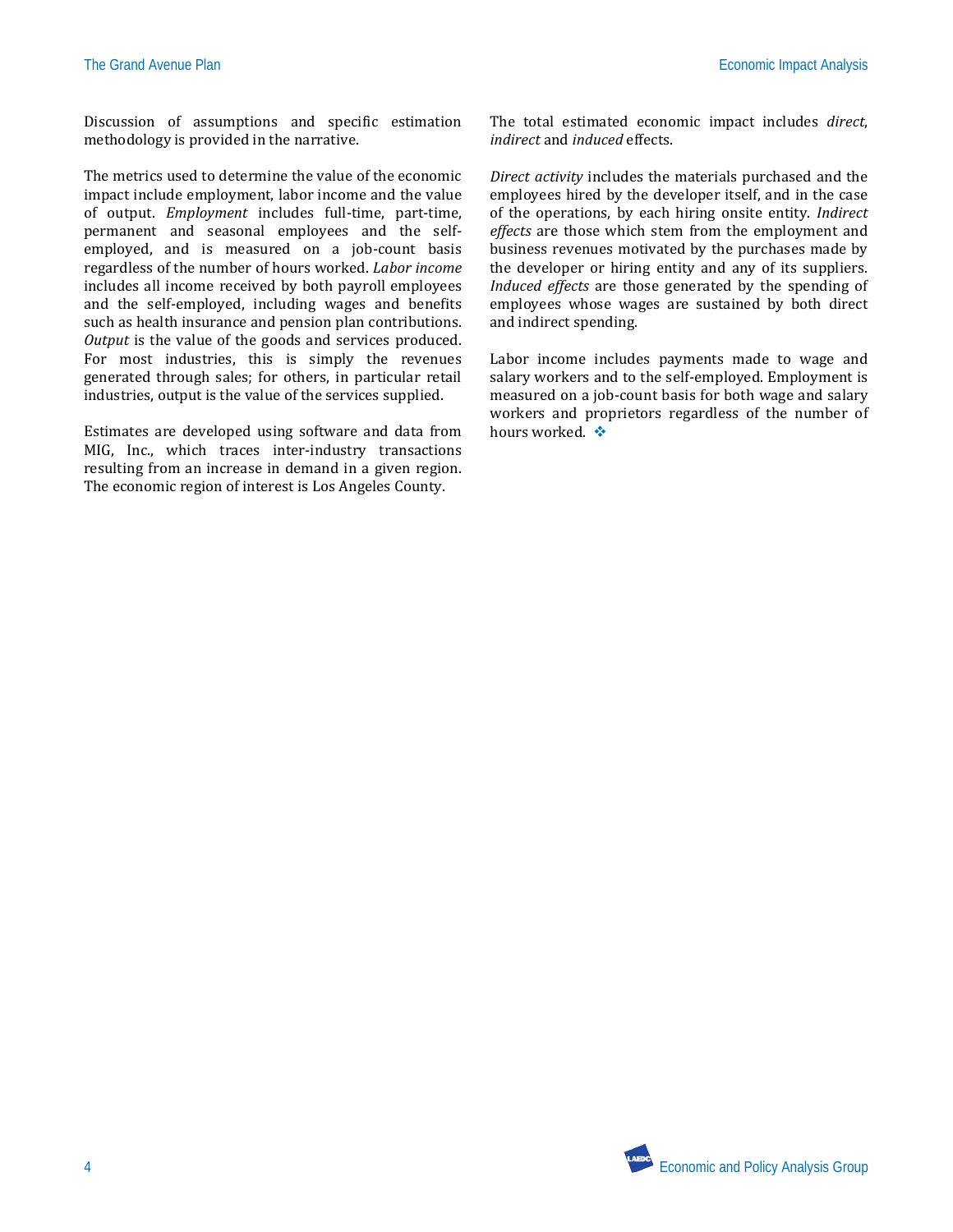# 2 Development Plan

he Grand Avenue plan is a multi-phased development plan that would provide residential and commercial uses across five parcels depicted The Grand Avenue plan is a multi-phased development plan that would provide residential and commercial uses across five parcels depicted on the map at right. Primarily residential, the plan also includes a hotel, retail and restaurant space, and parking.

Phase 1 consists of a 300-room luxury hotel and a residential structure with a combination of 380 rental units and 52 luxury hotel-serviced condominiums. These structures will be developed on what is called Parcel Q, at the southeast corner of Grand Avenue and 1st Street. This phase also included a 12-acre park between Temple and 1st streets stretching from Los Angeles City Hall to the John Ferraro Building housing the Los Angeles Department of Water and Power. The park, completed and now named Grand Park, has been developed as a separate first phase.

Phase 2 of the Grand Avenue Plan consists of a structure housing the new Broad Museum between Grand Avenue and Hope Street (on Parcel L), and a residential tower of 271 rental units on Parcel M south of Disney Concert Hall.

Phase 3 will add several residential structures with a combination of up to 1,310 condominiums and apartments and retail/commercial space on Parcel W, just east of Parcel Q.

All phases include residential uses with retail and restaurant space to provide services, amenities and entertainment for residents and downtown visitors, and ample subterranean parking. The developer has allocated 20 percent of residential units to meet affordability requirements for low- and moderateincome households.

The original development timeline for the Phase 1 development on Parcel Q encountered challenges during the economic recession. As a result, the hotel and residences of Phase 1 were put on hold until financial and market conditions were to improve. The Grand Park, however, was completed in 2013 as a separate first phase of development. Groundbreaking for the Broad Museum on Parcel L and the residential tower on Parcel M occurred in January of 2013 with opening planned for 2014.



### **Exhibit 2-1**

**Net Square Feet of Space by Use**

|                      | Parcel O | Parcels L & M            | Parcel W  |
|----------------------|----------|--------------------------|-----------|
|                      |          |                          |           |
| Residential (Rental) | 315,000  | 222,421                  | 888,722   |
| Residential (Sale)   | 100,000  | -                        | 485,011   |
| Hotel                | 300,000  |                          |           |
| <b>Retail Uses</b>   | 70,000   | 5,478                    | 48,000    |
| Food and Beverage    | 58,000   | $\overline{\phantom{a}}$ | 16,000    |
| <b>Health Club</b>   | 36,000   |                          |           |
| <b>Offices</b>       | 45,000   | $\overline{\phantom{a}}$ |           |
| <b>Museum</b>        |          | 84,580                   |           |
| Total                | 924.000  | 312,479                  | 1.437.733 |

Source: Estimates by LAEDC

Plans for the development of Parcel Q have moved forward in 2013 with design changes pending the approval of the Grand Avenue Authority.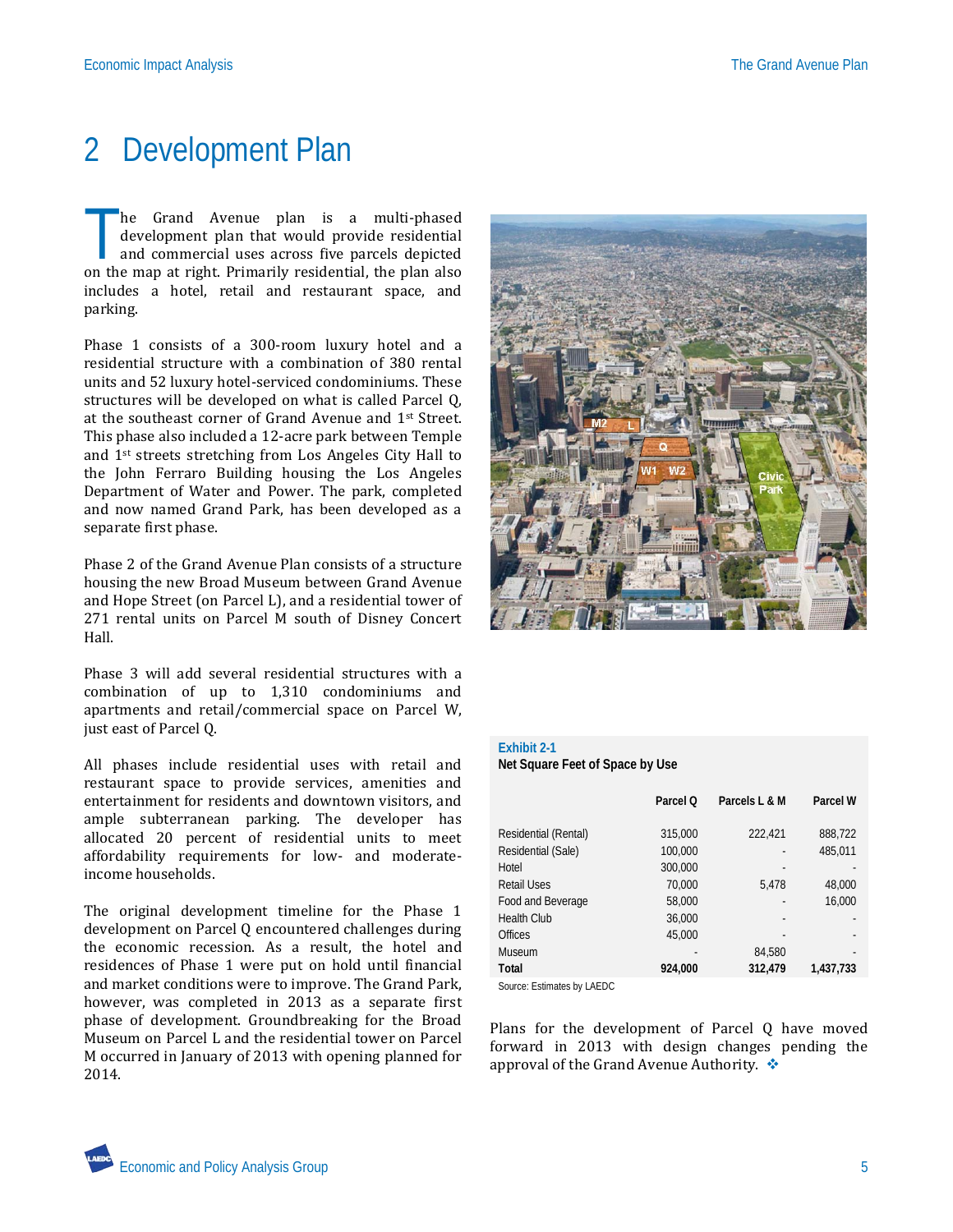## One-Time Economic Impacts of **Construction**

The development and construction of the project will generate considerable economic activity in Los Angeles County as expenditures are made for goods and services to produce the new structures and facilities.

The overall projected development budget of the three phases is \$1.85 billion. This includes expenditures related to the development of the Grand Park, the Broad Museum, the Parcel M residential tower, as well as the budgeted costs for development of Parcel Q and Parcel W.

Cost estimates by parcel were provided by developer for Phases 1 and 2. Cost estimates for Phase 3 were derived using the estimated per square foot construction cost of Parcel Q. These are presented in Exhibit 2-2.

| <b>Exhibit 2-2</b> |  |
|--------------------|--|
|                    |  |

**Construction Expenditures by Parcel**

|                                                                                      |    |                | \$ millions % of Total |
|--------------------------------------------------------------------------------------|----|----------------|------------------------|
| Phase 1:<br><b>Grand Park</b><br>Parcel O - Residential & Commercial Mixed-Use       | \$ | 56.7<br>770.6  | 3.1<br>41.7            |
| Phase 2:<br>Parcel L - Broad Museum<br>Parcel M - Residential & Commercial Mixed-Use |    | 195.0<br>120.0 | 10.5<br>6.5            |
| Phase 3:<br>Parcel W - Residential & Commercial Mixed-Use                            |    | 705.0          | 38.2                   |
| <b>Total Grand Avenue Plan</b>                                                       |    | \$1.847.3      | 100.0                  |
|                                                                                      |    |                |                        |

Source: Grand Avenue L.A., LLC

The most significant components of the overall development project are the construction of the residential towers on Parcels Q and W, each parcel accounting for about 40 percent of the project. Construction of the Broad Museum will account for ten percent of the overall costs.

The primary economic impact of the construction phase on the local economy is the expenditure of millions of dollars towards goods and services from local vendors and for the wages and benefits of local construction workers.

The total economic impact in Los Angeles County of the project development spending is shown in Exhibit 2-3.



| Exhibit 2-3<br>Economic and Fiscal Impact of Construction Activity                                                                         |                 |          |                              |  |
|--------------------------------------------------------------------------------------------------------------------------------------------|-----------------|----------|------------------------------|--|
| Direct Development Expenditures (\$ millions)                                                                                              |                 | \$       | 1,848.0                      |  |
| <b>Total Economic Impact:</b><br>Output (\$ millions)<br>Employment (jobs)<br>Direct<br>Indirect and induced<br>Labor income (\$ millions) | 11,800<br>8.700 | \$<br>\$ | 3,065.0<br>20,500<br>1.298.7 |  |
| Total Fiscal Impact (\$ millions):<br>Federal tax revenues<br>State and local tax revenues                                                 |                 | \$       | 243.1<br>150.4               |  |

Source: Estimates by LAEDC

It is estimated that project construction will generate economic output in Los Angeles County of more than \$3 billion, and support 20,500 jobs with a labor income of \$1.3 billion during the development period.

Of the jobs generated, 11,800 will be directly involved in the construction activity, and 8,700 will be indirect and induced jobs supported by the suppliers and household spending of direct and indirect employees.

This economic activity is projected to generate more than \$243 million in federal taxes and \$150 million in state and local taxes. The disaggregation of taxes by type and by level of government is shown in Exhibit 2-4.

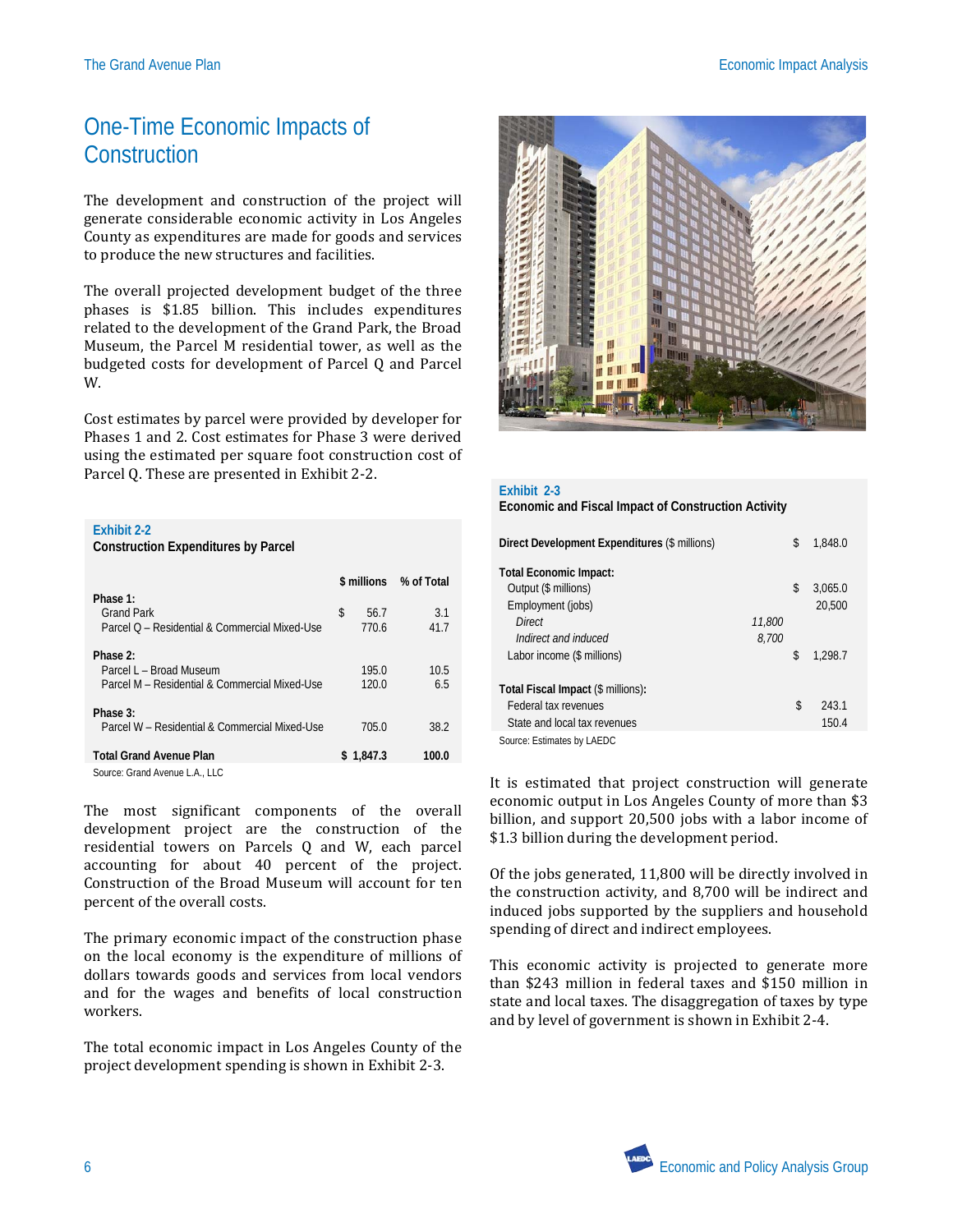#### **Exhibit 2-4**

**Detailed Fiscal Impact of Construction Activity**

| By Type of Tax (\$ millions):           |             |
|-----------------------------------------|-------------|
| Personal income taxes                   | \$<br>128.8 |
| Social insurance                        | 1146        |
| Sales and excise taxes                  | 47.7        |
| Property taxes                          | 43.1        |
| Corporate profits taxes                 | 34.2        |
| Motor vehicle license                   | 2.5         |
| Other taxes and fees paid by businesses | 13.8        |
| Other taxes and fees paid by households | 8.8         |
| Total                                   | \$<br>393.5 |
| By Type of Government (\$ millions):    |             |
| Federal                                 | \$<br>243.1 |
| <b>State</b>                            | 88.9        |
| County                                  | 43.1        |
| Property taxes                          | 35.3        |
| Sales taxes                             | 78          |
| Cities                                  | 18.4        |
| Property taxes                          | 78          |
| Sales taxes                             | 3.3         |
| Other fees and fines                    | 7.3         |
| Total                                   | \$<br>393.5 |

Source: Estimates by LAEDC

Personal income taxes account for the largest single source of fiscal revenues to federal and state governments, reaching \$128.8 million as a result of the construction. Social insurance payments are made to both state and federal governments and will reach almost \$115 million. Other sources of tax revenues include sales and excise taxes, taxes on corporate profits, motor vehicle license and other taxes and fees paid by businesses and households.

The federal government will collect almost 62 percent of all tax receipts, earning \$243 million consisting mainly of social insurance taxes, personal income taxes and corporate profits taxes. The state of California will collect \$89 million, which includes sales tax revenues, personal income taxes, corporate profits taxes, royalties and rents, fees and licenses, and motor vehicle license fees. The county will collect \$43.1 million, largely from property taxes and its share of sales tax revenues. Cities will receive \$18.4 million from a share of property taxes and licenses and fees.

Economic and detailed fiscal impacts by phase are provided in the Appendix.

The total economic impacts spill across industries through indirect and induced effects. The complete list of estimated impacts by industry sector is shown in Exhibit 2-5.

#### **Exhibit 2-5 Distribution of Impacts of Construction Activity by Industry Sector Jobs Labor Income**  (\$ millions) **Output**  (\$ millions) Utilities 10 \$ 2.2 \$ 15.6 Construction 11,830 829.5 1,855.0 Manufacturing 150 10.0 75.0 Wholesale trade 230 16.8 41.1 Retail trade 2.300 91.5 186.2 Transportation and warehousing 390 20.5 55.3 Information 130 17.6 61.1 Finance and insurance 580 45.8 154.1 Real estate and rental 13.0 176.2 Professional, scientific technical 860 82.4 136.7 Management of companies 40 4.0 7.8 Administrative and waste services 610 22.7 39.3 Educational services 240 10.9 17.9 Health and social services 1,110 68.2 118.8 Arts, entertainment and recreation 200 7.0 16.1 Accommodation and food services 710 19.0 46.6 Other services 610 30.1 49.4 Government 70 7.1 12.8 **Total 20,500 \$ 1,298 \$ 3,065** Source: Estimates by LAEDC

Of the 20,500 jobs generated, 11,830 will be in the construction sector. However, virtually all industry sectors will experience a positive economic impact from<br>the project construction spending, including the project construction spending, including professional and technical services, health and social services, retail trade, finance and insurance and accommodation and food services.

The values in the exhibit should be interpreted as illustrative of industry effects rather than precise given model and data limitations. A description of these industries is provided in the Appendix.  $\triangle$ 

**Economic and Policy Analysis Group 7** 2008 7 2008 7 2008 7 2008 7 2008 7 2008 7 2008 7 2008 7 2008 7 2008 7 2008 7 2008 7 2008 7 2008 7 2008 7 2008 7 2008 7 2008 7 2008 7 2008 7 2008 7 2008 7 2008 7 2008 7 2008 7 2008 7 2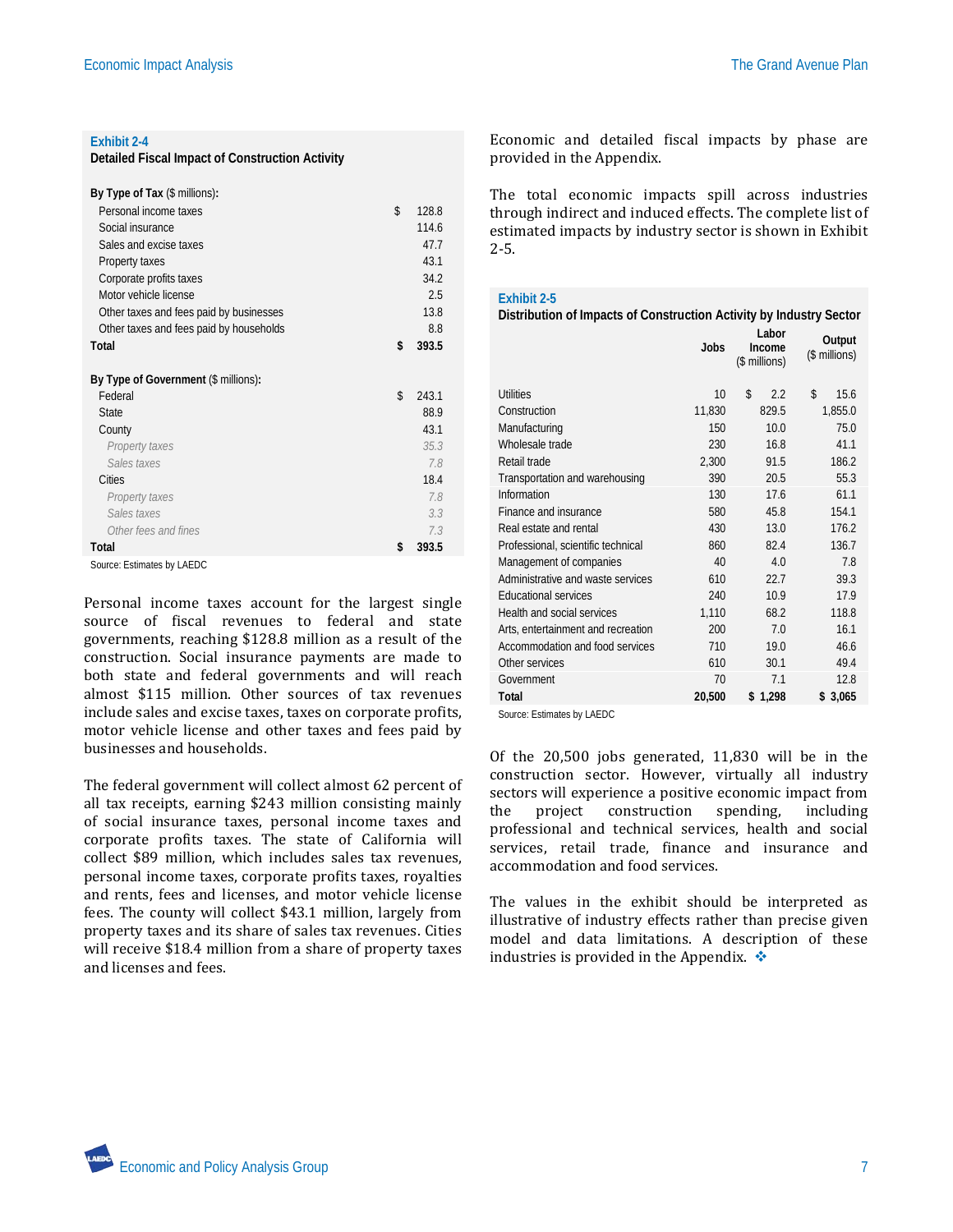# 3 Ongoing Annual Impacts of Future Activity

he properties of the Grand Avenue Plan will have a recurring impact on the regional economy once construction is completed and the residential and The properties of the Grand Avenue Plan will have a recurring impact on the regional economy once construction is completed and the residential and commercial space is occupied. Annual revenue related to the development will include the additional residential and commercial rents, and the revenues earned by onsite retail stores, commercial establishments, restaurants, onsite parking and, if applicable, hotel operations. Moreover, the new resident households will make purchases at local businesses that are not onsite, adding even more economic activity to the downtown area.

This section quantifies the two separate components of economic activity related to the Grand Avenue project operational revenues and new resident spending—and estimates the total economic impact of the two components combined.

### Operational Revenues

Operational revenues are revenues newly introduced into the local economy from the ongoing annual activity at the Grand Avenue Plan properties, and include residential rent revenue, retail activity, food and beverage purchases, activity anticipated to be generated by other commercial tenants, hotel revenues, resident and visitor parking revenue, and expenditures made by the new Broad Museum on Parcel L.

Residential rent revenue is the total amount of rent paid annually by new resident tenants of the properties. The number of units, unit type, projected rents and sales prices per square foot provided by the developer were used to estimate the rents for all units on the properties. Affordability requirements were used to estimate rents on the 20 percent of units set aside.

Commercial property will be home to retail stores, restaurants, businesses providing other services such as laundry and hospitality, and businesses that are involved in professional services such as architects, accounting and legal services. Projected annual revenues for retail and restaurant activity were provided by the developer. Revenues estimates for other commercial activity were derived using employment density and productivity estimates for a variety of industries.



The 300-room hotel to be located on Parcel Q will draw additional revenues into the regional economy. Hotel revenue was derived using expected revenue per available room (RevPAR) at stabilization provided by the developer. RevPAR measures the revenue each room in a hotel generates in a given time period. Additional hotel revenues not included in revenue estimates include mini-bar purchases, spending on in-room entertainment (movies, video games, etc.), and other specialized services like laundry and room services. However, the developer provided a *pro forma* of projected revenues in addition to room revenues, such as meeting and banquet revenues and revenues projected for hotel restaurants and lounges.

Parking revenues for Grand Avenue properties will be collected from three separate sources: visitors, residents and hotel guests. Visitor parking cannot be estimated with any accuracy and has been excluded. Resident tenants of the properties will need a place to park their vehicles. Where detailed data on estimated parking revenues was not provided, the number of parking spots allocated to residential use was estimated by type of unit, and a monthly space rent was assumed at \$100 per space.

Many hotel guests will also use the parking facilities. Hotel parking revenues were calculated using occupancy data, where valuation was estimated to be \$40 per day based on comparable parking rates for the local area. Excess residential and hotel parking was not estimated as it is too inconsistent to estimate with accuracy.

The Broad Museum will add economic activity through its expenditures on staff, exhibits, facilities, maintenance

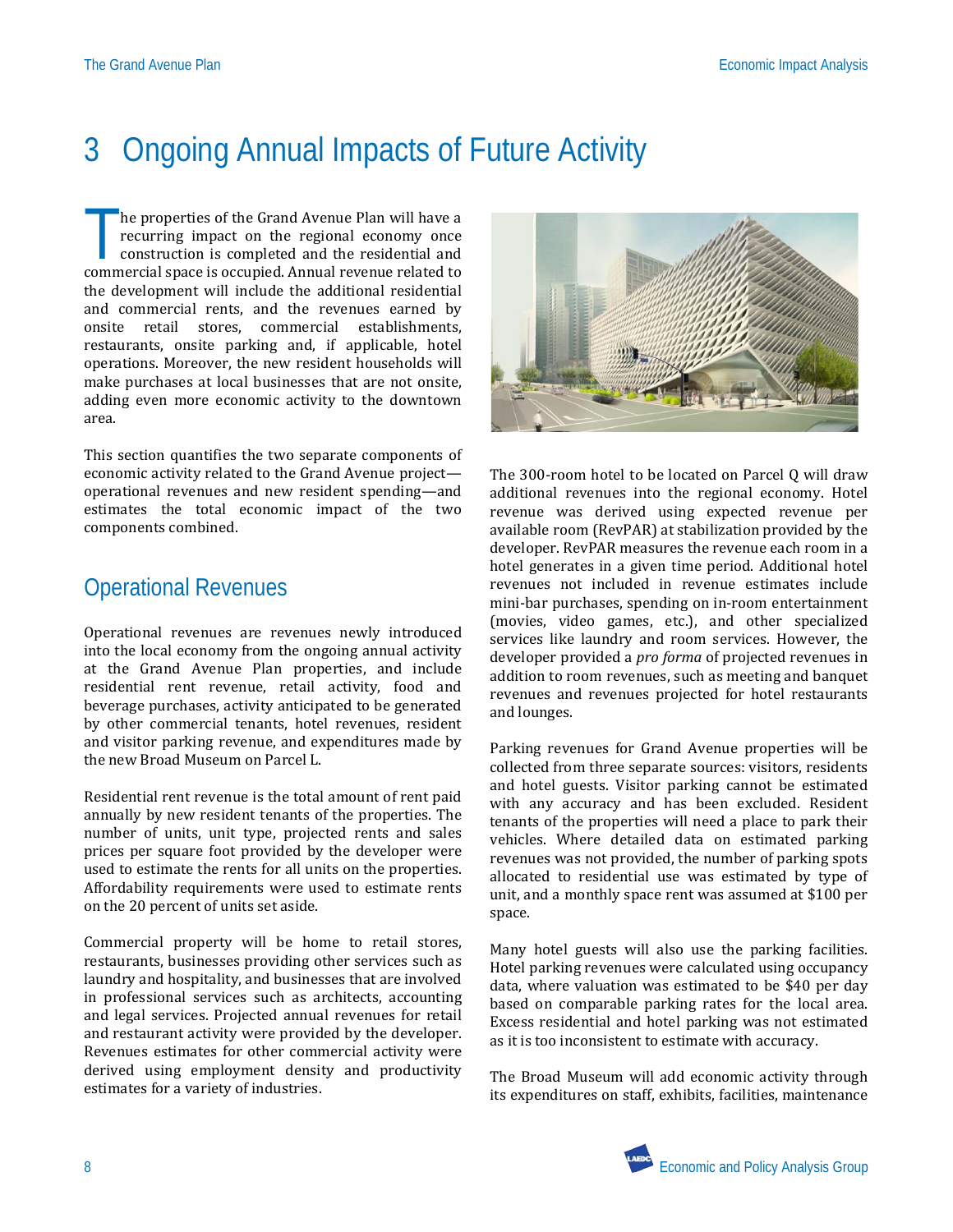and other operational functions. The Broad Foundation provided its estimated aggregate annual operating budget which was used as a proxy for museum revenues. This may understate the actual impact of this parcel.

Estimates for activities expected to occur on Parcel W were derived through extrapolation of data and estimates for Parcel Q on a square foot basis.

Using these methods, annual revenues of the ongoing activities at Grand Avenue Plan properties are estimated and summarized in Exhibit 4-1.

#### **Exhibit 4-1**

**Estimated Annual Revenues at Grand Avenue Plan Properties** (\$ millions)

|                               | Parcel O | Parcels<br>L & M | Parcel W | Total       |
|-------------------------------|----------|------------------|----------|-------------|
| Retail and food and beverage  | \$101.8  | \$2.1            | \$50.9   | \$<br>154.8 |
| Hotel room and events revenue | 43.6     |                  |          | 43.6        |
| Residential rents             | 12.6     | 7.8              | 23.2     | 43.6        |
| Office activity               | 16.1     | 2.2              | 8.1      | 26.4        |
| Hotel F&B revenues            | 25.7     |                  |          | 25.7        |
| Museum                        |          | 10.0             |          | 10.0        |
| Property mgmt                 | 1.6      |                  | 5.7      | 7.3         |
| Parking                       | 3.6      | 0.2              | 1.0      | 4.9         |
| Health club                   | 1.4      |                  |          | 1.4         |
| <b>Total Annual Revenues</b>  | \$206.4  | \$22.4           | \$88.9   | 317.7<br>S  |
|                               |          |                  |          |             |

Source: Grand Avenue L.A., LLC; Estimates by LAEDC

The majority of the ongoing revenues will occur on Parcel Q. Not only is this the largest parcel, but the property will contribute the lion's share of activity because of its mix of uses, which includes a 300-room hotel<sup>3</sup>

### New Resident Spending

In addition to the ongoing activity occurring at the redeveloped property, a significant impact of the Grand Avenue Plan on the local economy will come from the addition of the new resident households (and their spending) to the neighborhood.

To quantify this impact, the annual income and spending for each new household is first estimated, and then the share of spending that would likely be directed to businesses in Los Angeles County is calculated.

Expected monthly rents and sales prices for each residential unit were provided by the developer, including those set aside to meet affordability criteria.



It is assumed that all units will be rented to households with spending patterns typical to residents of Los Angeles County. Further, it is assumed that the residential towers will experience a 92.7 percent occupancy rate based on the *American Community Survey, 2007-2011* five-year rental vacancy rate for the 90012 zip code area. A higher occupancy rate would translate into higher local spending and larger impacts; the inverse would be true for a lower occupancy rate.

Using expected rents, the income levels of future tenants and homeowners are estimated using data of the percentage of income typically dedicated to housing costs. According to the U.S. Census Bureau's *American Community Survey* report on housing characteristics, the median household in the downtown zip code of 90012 area of Los Angeles that rents its primary residence pays at least 35 percent of its before-tax income in housing costs. Therefore, the average annual pre-tax income for households living in Grand Avenue residences will exceed \$98,660, and the aggregate annual income of all new residents will exceed \$100 million.

To estimate the local expenditures of typical Los Angeles County households, household spending patterns described in the *Consumer Expenditure Survey, 2012-13* of the Bureau of Labor Statistics of the U.S. Department of Commerce are applied to the household incomes implied by the rents.

The survey disaggregates spending for various categories, including housing, transportation, food, health care, etc. It is assumed that only the following categories represent local retail spending: food away from home, alcoholic beverages, housekeeping supplies,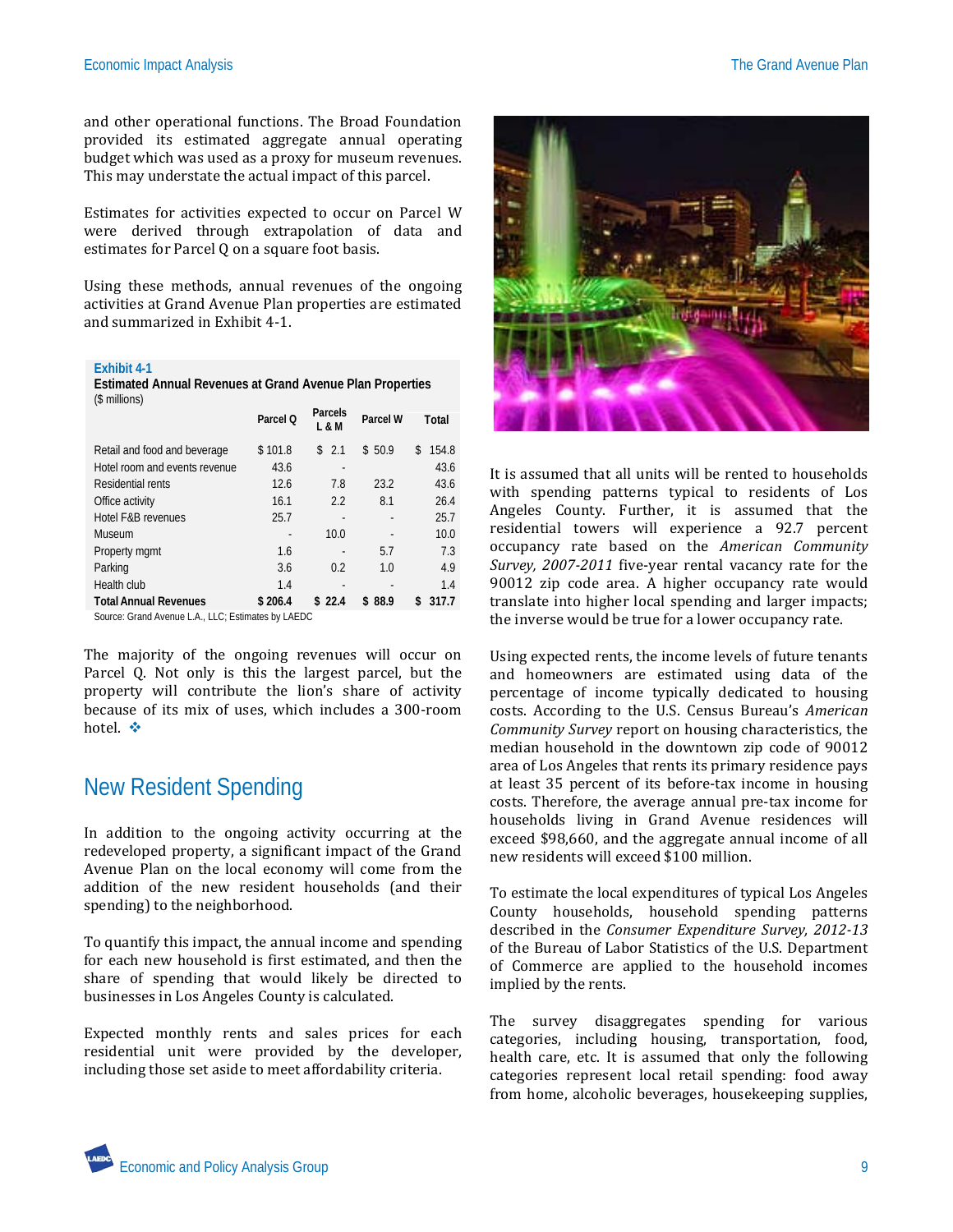apparel and services, gasoline and motor oil purchases, personal care products and services, reading, tobacco products and smoking supplies, and a portion of entertainment spending.

Exhibit 4-2 presents estimates of average annual household spending for selected categories in the Los Angeles area.

#### **Exhibit 4-2**

**Average Annual Household Spending for Selected Categories (Los Angeles MSA)**

|                                     | Annual<br>Estimate | % of Annual<br>Income |
|-------------------------------------|--------------------|-----------------------|
| Alcoholic beverages                 | \$<br>613          | 0.9                   |
| Apparel and services                | 2,150              | 3.1                   |
| Entertainment                       | 2,395              | 3.4                   |
| Food at home                        | 4,337              | 6.2                   |
| Food away from home                 | 3,166              | 4.6                   |
| Gasoline                            | 2,951              | 4.2                   |
| <b>Miscellaneous</b>                | 915                | 1.3                   |
| Personal care products and services | 732                | 1.1                   |
| Public transportation               | 597                | 0.9                   |
| Reading                             | 95                 | 0.1                   |
| Tobacco products                    | 149                | 0.2                   |
| Subtotal                            | \$18,100           | 26.0                  |
| Average Household Income (pre-tax)  | \$<br>69,562       | 100.0                 |

Source: *Consumer Expenditure Survey*, U.S. Bureau of Labor Statistics

The average household in the Los Angeles Metropolitan Statistical Area earns \$69,562 in pre-tax earnings, of which 26 percent or \$18,100 is spent on goods and services that are likely to be purchased near one's place of residence. The remaining 74 percent of household spending is directed to housing, transportation costs (other than gasoline), health care, personal insurance, pensions, and cash.

Using this information, the projected total annual local retail spending of the new residents in Grand Avenue residences is estimated. These estimates, by spending category, are shown in Exhibit 4-3.

It is estimated that between more than \$57 million will be spent at local businesses by new households living in the residential units of the Grand Avenue Plan project.

The estimates in Exhibit 4-3 are likely to understate the level of local expenditures since the estimates in Exhibit 4-2 assume a linear relationship between spending patterns and incomes (that is, as household income rises, each category continues to receive the same proportion of total household spending). However, demand for



certain goods and services varies with income. Households with higher incomes (and thus more disposable cash) typically spend more on items such as restaurant meals as a proportion of their income.

### **Exhibit 4-3**

**Projected Local Spending by New Resident Households**

|                                     | Parcel O<br>(\$ millions) | Parcel M<br>(\$ millions) | Parcel W<br>(\$ millions) |
|-------------------------------------|---------------------------|---------------------------|---------------------------|
| Alcoholic beverages                 | \$<br>0.39                | \$<br>0.20                | \$<br>1.34                |
| Apparel and services                | 1.38                      | 0.70                      | 4.70                      |
| Entertainment                       | 1.54                      | 0.78                      | 5.24                      |
| Food at home                        | 2.79                      | 1.42                      | 9.48                      |
| Food away from home                 | 2.04                      | 1.03                      | 6.92                      |
| Gasoline                            | 1.90                      | 0.96                      | 6.45                      |
| Miscellaneous                       | 0.59                      | 0.30                      | 2.00                      |
| Personal care products and services | 0.47                      | 0.24                      | 1.60                      |
| Public transportation               | 0.38                      | 0.20                      | 1.31                      |
| Reading                             | 0.06                      | 0.03                      | 0.21                      |
| Tobacco products                    | 0.10                      | 0.05                      | 0.33                      |
| Subtotal                            | \$11.64                   | 5.92<br>\$                | \$<br>39.58               |
|                                     |                           |                           |                           |
| <b>Total New Household Spending</b> | \$44.7                    | \$22.73                   | \$152.10                  |
| Source: Estimates by LAEDC          |                           |                           |                           |

Further, the estimates for Parcel Q are based on household spending only, and do not account for local expenditures of hotel guests. Nor are any potential expenditures made by new visitors drawn to the location considered, other than those retail activities occurring at Grand Avenue project businesses, such as at restaurants and retail stores on, say, Hope Street. The project is anticipated to attract new visitors from outside the region; however, lack of data limits the inclusion of this activity.  $\cdot \cdot$ 

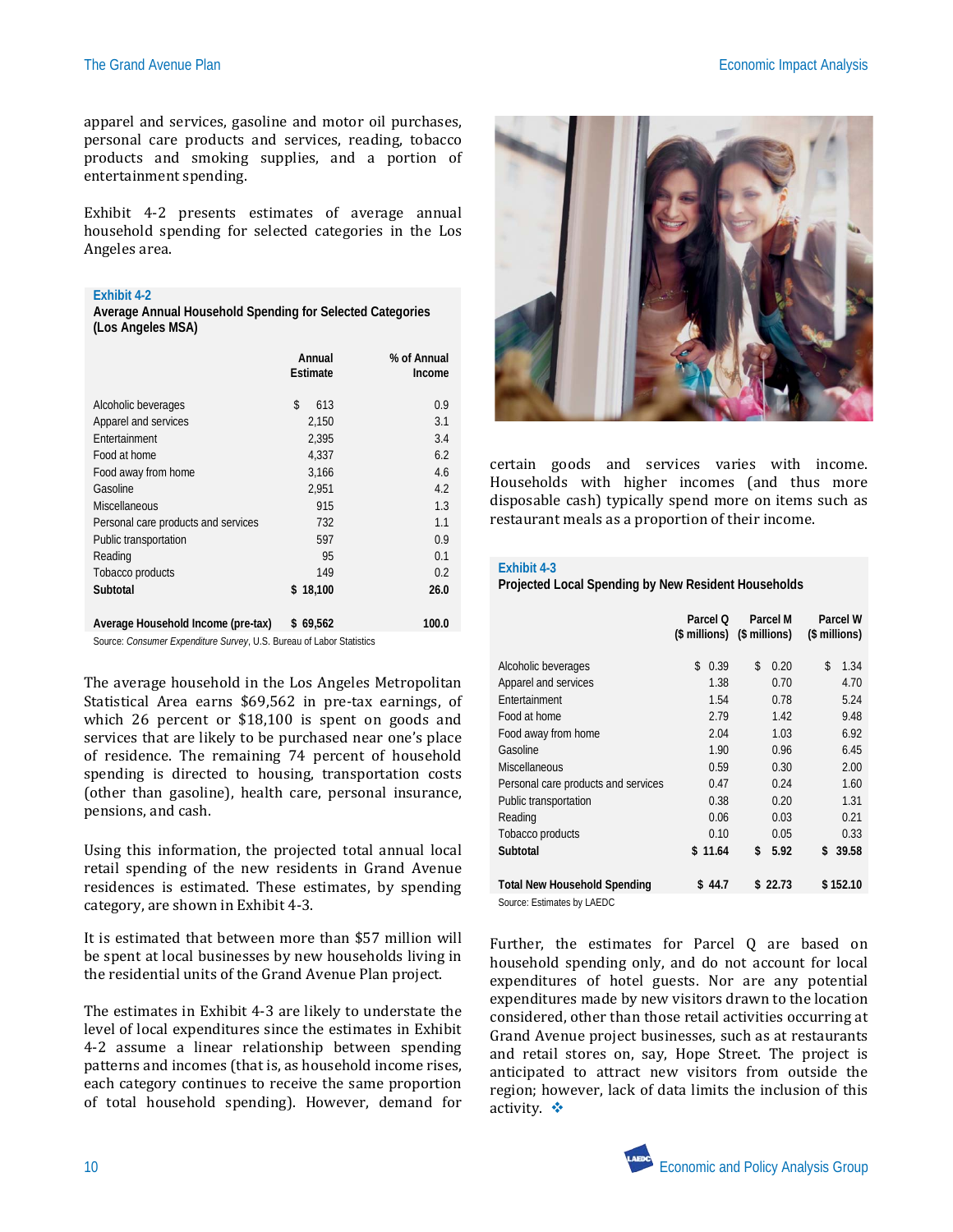## Economic and Fiscal Impact

The operational revenues and residential spending estimates are used as inputs to determine the total economic impact in Los Angeles County of all ongoing activity occurring at the Grand Avenue properties. This is presented in Exhibit 4-4.

#### **Exhibit 4-4**

**Total Annual Economic and Fiscal Impact of Ongoing Operations**

| Direct Annual Revenues (\$ millions)<br>New Resident Household Spending (\$ millions) |       | \$<br>317.7<br>57.1 |
|---------------------------------------------------------------------------------------|-------|---------------------|
| <b>Total Economic Impact:</b>                                                         |       |                     |
| Output (\$ millions)                                                                  |       | \$<br>500.7         |
| Employment (jobs)                                                                     |       | 5.030               |
| Direct                                                                                | 3.710 |                     |
| Indirect and induced                                                                  | 1,320 |                     |
| Labor income (\$ millions)                                                            |       | \$<br>188.9         |
|                                                                                       |       |                     |
| Total Fiscal Impact (\$ millions):                                                    |       |                     |
| Federal tax revenues                                                                  |       | \$<br>40.9          |
| State and local tax revenues                                                          |       | 62.5                |
| Source: Estimates by LAEDC                                                            |       |                     |

It is estimated that ongoing activity at the Grand Avenue properties will generate economic output in Los Angeles County of over \$500 million annually, and support 5,030 jobs with a labor income of \$189 million.

Moreover, this economic activity is projected to generate almost \$62.5 million in state and local taxes and more than \$40 million in federal taxes. The disaggregation of taxes by type and by level of government is shown in Exhibit 4-5.

The largest component of overall tax revenues is property taxes. As a redevelopment project, the new properties of the Grand Avenue Plan will generate an annual increase in property taxes in addition to the ongoing property taxes of workers, residents and business that are impacted by the Grand Avenue project, as the assessed value of the property will rise by at least the value of construction. This may understate the actual reassessment. The property tax rate in this area is estimated to be 1.22 percent. Applied to the construction spending, this implies an annual increase in property tax revenues of \$21.8 million, which is shared among the County of Los Angeles, the City of Los Angeles, Los Angeles School District, the Community College District, and other taxing entities.

Personal income taxes are estimated to be \$18.4 million annually, paid to federal and state governments. Similarly, social insurance payments are made to both state and federal governments and will be \$18.2 million. Sales and excise taxes are estimated to reach \$17 million as a result of the new activity occurring at the property. This category includes transient occupancy taxes which will be earned from the new hotel. Other sources of tax revenues include taxes on corporate profits, motor vehicle license and other taxes and fees paid by businesses and households.

#### **Exhibit 4-5**

| Detailed Annual Fiscal Impact of Ongoing Operations |                    |       |
|-----------------------------------------------------|--------------------|-------|
| By Type of Tax (\$ millions):                       |                    |       |
| Personal income taxes                               | \$                 | 18.4  |
| Social insurance                                    |                    | 18.2  |
| Sales and excise taxes                              |                    | 17.0  |
| Property taxes                                      |                    | 13.6  |
| Incremental property taxes                          |                    | 21.8  |
| Corporate profits taxes                             |                    | 8.2   |
| Motor vehicle license                               |                    | 0.5   |
| Other taxes and fees paid by businesses             |                    | 4.4   |
| Other taxes and fees paid by households             |                    | 1.3   |
| Total                                               | \$                 | 103.4 |
| By Type of Government (\$ millions):                |                    |       |
| Federal                                             | $\mathbf{\hat{z}}$ | 40.9  |
| <b>State</b>                                        |                    | 16.2  |
| County                                              |                    | 30.7  |
| Property taxes                                      |                    | 29.1  |
| Sales taxes                                         |                    | 1.6   |
| Cities                                              |                    | 15.6  |
| Property taxes                                      |                    | 6.4   |
| TOT taxes                                           |                    | 6.3   |
| Sales taxes                                         |                    | 0.7   |
| Other fees and fines                                |                    | 2.3   |
| Total                                               | \$                 | 103.4 |
|                                                     |                    |       |

Source: Estimates by LAEDC

The federal government will collect almost 40 percent of all tax receipts, earning \$40.9 million annually, consisting mainly of social insurance taxes, personal income taxes and corporate profits taxes. The state of California will collect \$16 million annually, consisting of sales tax revenues, personal income taxes, corporate profits taxes, royalties and rents, fees and licenses, and motor vehicle license fees. The county will collect more than \$30 million, largely from property taxes and its share of sales tax revenues. Cities will receive \$15.6 million from a share of property taxes, the transient occupancy tax and licenses and fees. Most of these tax revenues will be earned by the City of Los Angeles.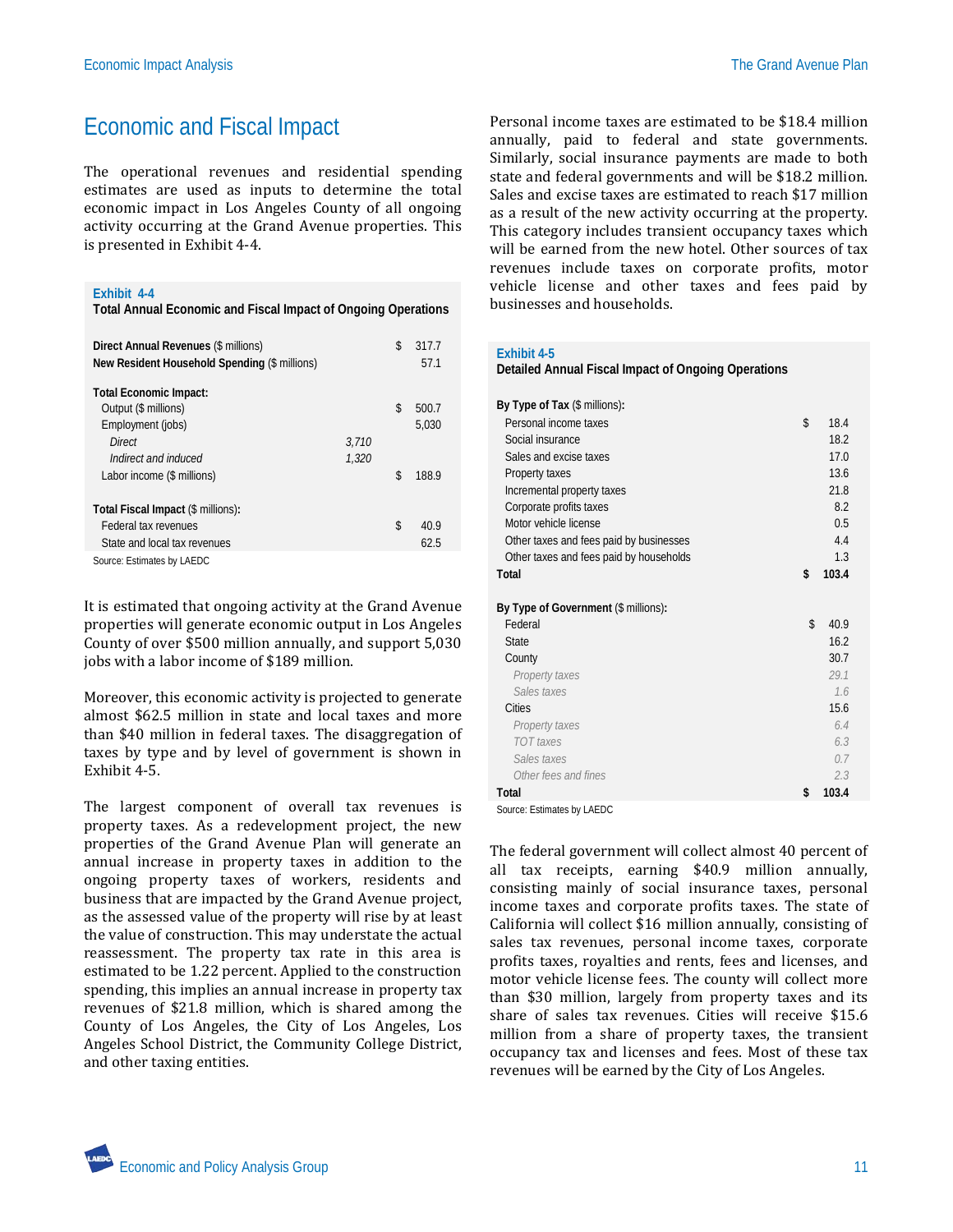Economic and detailed fiscal impacts by phase are provided in the Appendix.

The total annual economic impacts spill across industries through indirect and induced effects. The complete list of estimated impacts by industry sector is shown in Exhibit 4-6.

Of the 5,030 jobs generated annually, about half, or 2,540, will be in accommodation and food services. This includes the hotel staff and workers added in new and existing restaurants and drinking establishments. However, virtually all industry sectors in Los Angeles County will experience a positive economic impact from the new activity occurring at the Grand Avenue properties, including retail trade, health and social services, real estate and rental activities, administrative and waste services, professional and technical services, and finance and insurance.

The values in the exhibit should be interpreted as illustrative of industry effects rather than precise given model and data limitations. A description of these industries is provided in the Appendix.  $\bullet$ 

### **Exhibit 4-6**

### **Distribution of Annual Impacts by Industry Sector**

|                                    | Jobs  | Labor<br>Income<br>(\$ millions) | Output<br>(\$ millions) |
|------------------------------------|-------|----------------------------------|-------------------------|
| Utilities                          | 5     | \$<br>0.7                        | \$<br>4.6               |
| Construction                       | 20    | 16                               | 2.9                     |
| Manufacturing                      | 20    | 1.0                              | 7.8                     |
| Wholesale trade                    | 30    | 2.1                              | 5.2                     |
| Retail trade                       | 870   | 28.7                             | 57.7                    |
| Transportation and warehousing     | 80    | 3.7                              | 8.6                     |
| Information                        | 30    | 6.1                              | 15.2                    |
| Finance and insurance              | 95    | 7.7                              | 25.2                    |
| Real estate and rental             | 430   | 9.4                              | 91.6                    |
| Professional, scientific technical | 290   | 28.6                             | 45.9                    |
| Management of companies            | 15    | 1.8                              | 3.5                     |
| Administrative and waste services  | 160   | 5.9                              | 10.8                    |
| <b>Educational services</b>        | 35    | 1.6                              | 2.7                     |
| Health and social services         | 160   | 9.9                              | 17.3                    |
| Arts, entertainment and recreation | 100   | 3.9                              | 14.7                    |
| Accommodation and food services    | 2,540 | 67.5                             | 173.2                   |
| Other services                     | 120   | 6.1                              | 9.7                     |
| Government                         | 30    | 2.5                              | 4.1                     |
| Total                              | 5,030 | \$188.9                          | \$500.7                 |
|                                    |       |                                  |                         |

Source: Estimates by LAEDC

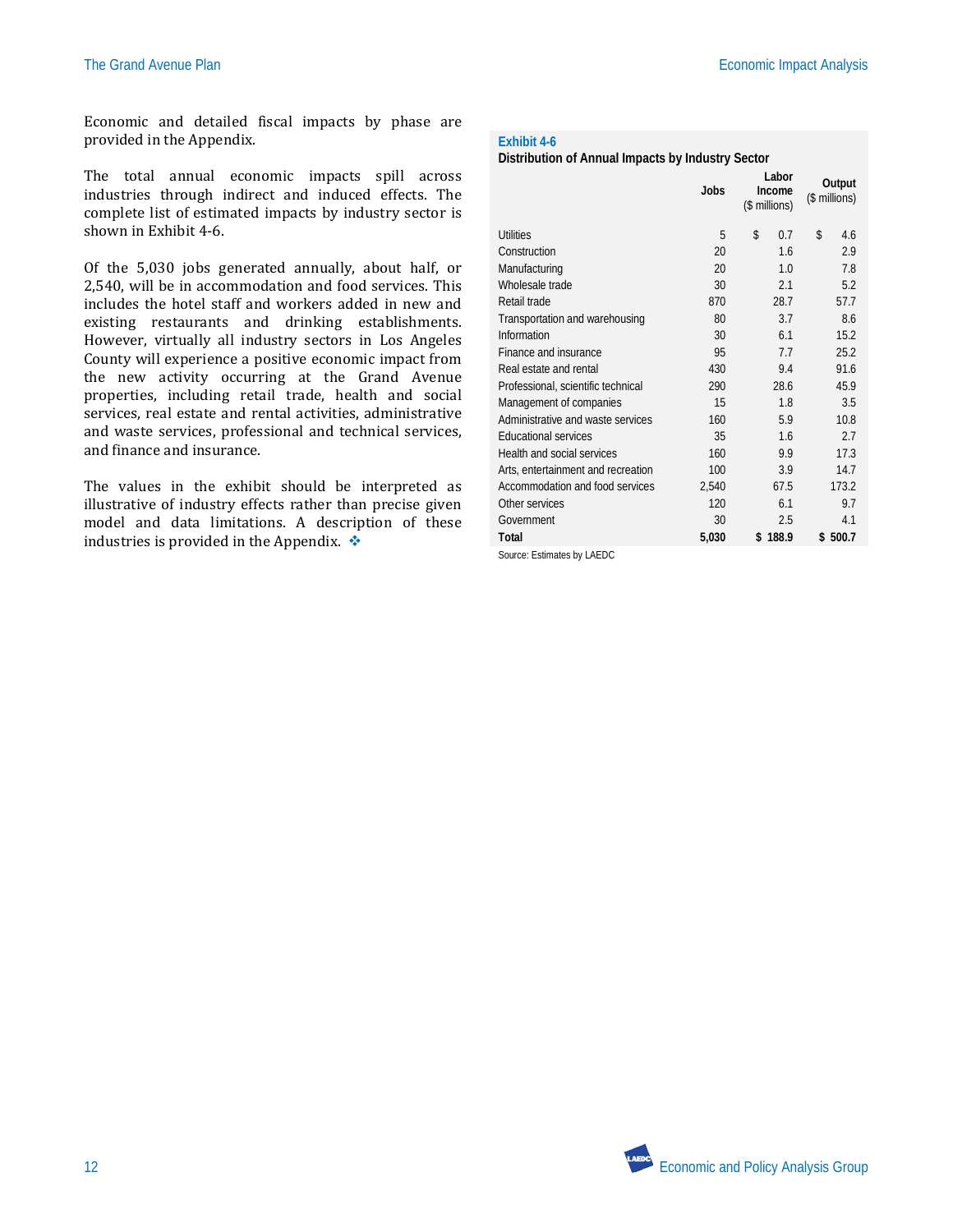# Appendix

## Details by Parcel

### **Exhibit A-1**

**One-Time Incremental Economic and Fiscal Impact of Project Development by Parcel**

|                                               | <b>Grand Park</b>          | Parcel O              | Parcel L | Parcel M  | Parcel W                   | <b>Project Total</b> |
|-----------------------------------------------|----------------------------|-----------------------|----------|-----------|----------------------------|----------------------|
| Direct Development Expenditures (\$ millions) | $\mathbf{\hat{s}}$<br>56.7 | 770.6<br>$\mathbb{S}$ | 195.0    | \$120.0   | 705.0<br>\$                | 1,847.3<br>\$        |
| <b>Total Economic Impact:</b>                 |                            |                       |          |           |                            |                      |
| Output (\$ millions)                          | 100.4<br>\$                | \$1.270.9             | \$332.9  | \$197.9   | \$1.162.7                  | \$3.064.9            |
| Employment (jobs)                             | 750                        | 8.310                 | 2,550    | 1.290     | 7,600                      | 20,500               |
| Labor income (\$ millions)                    | 47.4<br>\$                 | 526.8<br>\$           | \$160.5  | \$82.0    | \$482.0                    | \$1,831.0            |
| Total Fiscal Impact (\$ millions):            |                            |                       |          |           |                            |                      |
| Federal tax revenues                          | \$<br>8.6                  | 99.2<br>\$            | \$29.1   | \$15.4    | 90.7<br>$\mathbf{\hat{s}}$ | \$243.1              |
| State and local tax revenues                  | \$<br>4.5                  | 63.1<br>\$            | \$15.3   | \$<br>9.8 | 57.7<br>\$                 | \$150.4              |
| Source: Estimates by LAEDC                    |                            |                       |          |           |                            |                      |

### **Exhibit A-2**

**One-Time Incremental Government Revenue from Project Development by Parcel**

|                                         | <b>Grand Park</b> | Parcel Q     | Parcel L     | Parcel M     | Parcel W     | Project Total |
|-----------------------------------------|-------------------|--------------|--------------|--------------|--------------|---------------|
| By Type of Tax (\$ millions):           |                   |              |              |              |              |               |
| Personal income taxes                   | \$<br>4.7         | \$<br>52.3   | \$<br>15.8   | \$<br>8.1    | \$<br>47.9   | \$128.8       |
| Social insurance                        | 4.4               | 45.9         | 15.1         | 7.2          | 42.0         | 114.6         |
| Sales and excise taxes                  | 1.3               | 20.3         | 4.4          | 3.2          | 18.6         | 47.7          |
| Property taxes                          | 1.1               | 18.3         | 4.0          | 2.9          | 16.8         | 43.1          |
| Corporate profits taxes                 | 0.8               | 14.9         | 2.6          | 2.3          | 13.6         | 34.2          |
| Motor vehicle license                   | 0.1               | 1.0          | 0.3          | 0.2          | 0.9          | 2.5           |
| Other taxes and fees paid by businesses | 0.4               | 5.9          | 1.3          | 0.9          | 5.4          | 13.8          |
| Other taxes and fees paid by households | 0.3               | 3.6          | 1.1          | 0.6          | 3.3          | 8.8           |
| Total                                   | 13.1<br>\$        | 162.3<br>\$  | \$<br>44.4   | 25.3<br>\$   | \$148.5      | \$393.5       |
| By Type of Government (\$ 000):         |                   |              |              |              |              |               |
| Federal                                 | \$<br>8,606       | \$<br>99,188 | \$<br>29,113 | 15,446<br>\$ | 90,744<br>\$ | \$243,096     |
| State                                   | 2,823             | 36,947       | 9,605        | 5,754        | 33,802       | 88,931        |
| County                                  | 1,144             | 18,331       | 3,983        | 2,855        | 16,771       | 43,083        |
| Property taxes                          | 938               | 15,018       | 3,267        | 2,339        | 13,740       | 35,302        |
| Sales taxes                             | 205               | 3,313        | 716          | 516          | 3,031        | 7,781         |
| Cities                                  | 489               | 7,829        | 1,703        | 1,219        | 7,163        | 18,403        |
| Sales taxes                             | 88                | 1,420        | 307          | 221          | 1,299        | 3,335         |
| TOT taxes                               | 206               | 3,304        | 719          | 515          | 3,023        | 7,766         |
| Property taxes                          | 5                 | 55           | 18           | 9            | 50           | 136           |
| Other fees and fines                    | 189               | 3,051        | 660          | 475          | 2,791        | 7,166         |
| Total                                   | 13,062<br>\$      | \$162,295    | 44,404<br>\$ | \$25,273     | \$148,479    | \$393,513     |

Source: Estimates by LAEDC

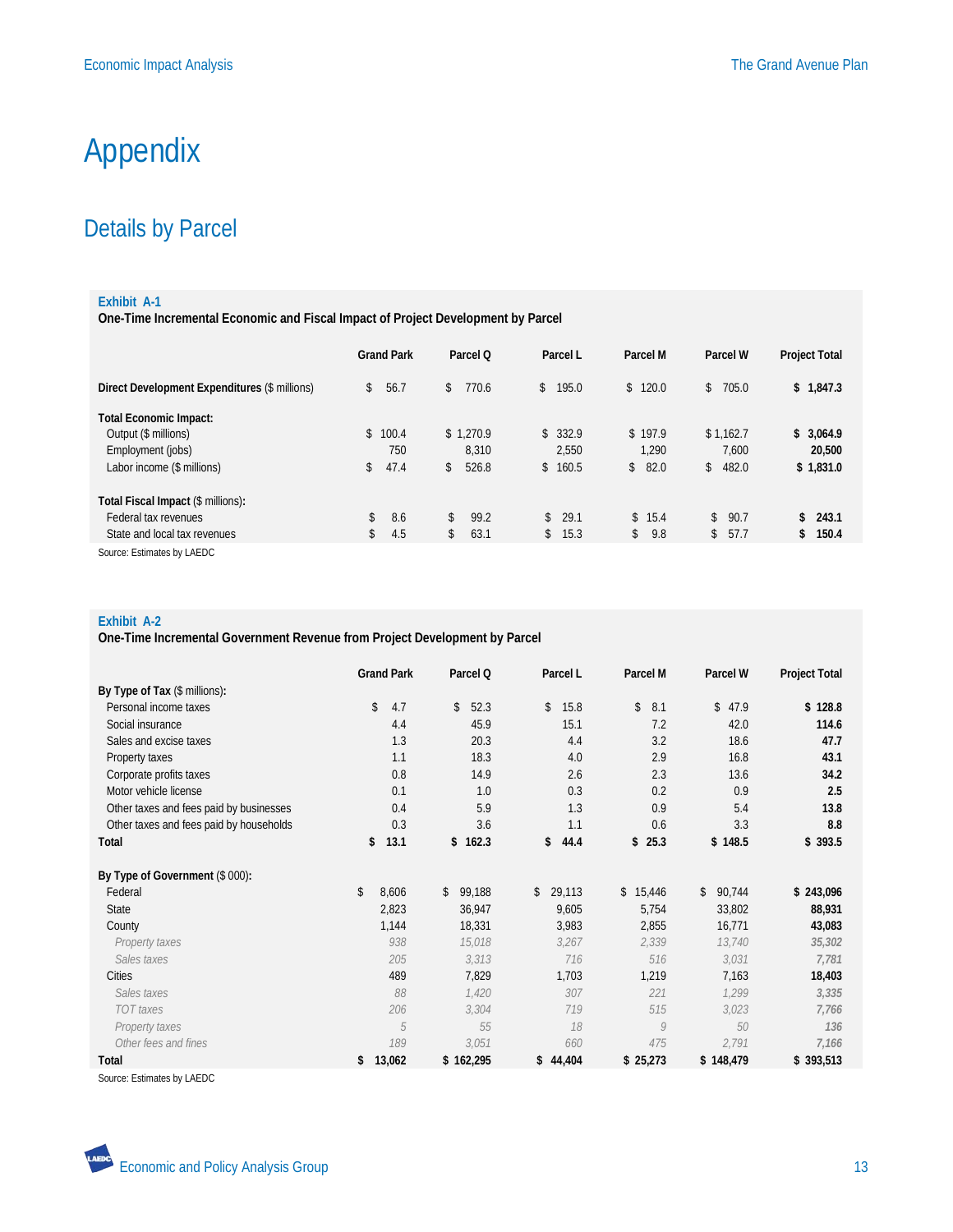### **Exhibit A-3**

**Annual Incremental Economic and Fiscal Impact of Project Activities by Parcel**

|                                               | <b>Grand Park</b> | Parcel Q    | Parcel L             | Parcel M  | Parcel W   | <b>Project Total</b> |
|-----------------------------------------------|-------------------|-------------|----------------------|-----------|------------|----------------------|
| Direct Annual Revenues (\$ millions)          |                   | 206.4<br>\$ | $\mathbb{S}$<br>10.0 | \$12.4    | \$<br>88.9 | \$317.7              |
| New Resident Household Spending (\$ millions) |                   | 11.6        |                      | 5.9       | 39.6       | 57.1                 |
| <b>Total Economic Impact:</b>                 |                   |             |                      |           |            |                      |
| Output (\$ millions)                          |                   | \$<br>307.4 | \$15.7               | \$24.4    | \$153.2    | \$500.7              |
| Employment (jobs)                             |                   | 3.280       | 70                   | 200       | 1,500      | 5,030                |
| Labor income (\$ millions)                    |                   | 120.9<br>\$ | \$<br>3.8            | \$<br>8.0 | \$<br>56.1 | \$188.9              |
| Total Fiscal Impact (\$ millions):            |                   |             |                      |           |            |                      |
| Federal tax revenues                          |                   | \$<br>25.3  | $\mathbb{S}$<br>1.0  | \$<br>1.9 | \$<br>12.7 | \$<br>40.9           |
| State and local tax revenues                  |                   | \$<br>25.6  | \$<br>0.7            | \$<br>1.9 | \$<br>12.4 | \$<br>40.6           |
| Incremental Property Tax (\$ millions)        |                   | \$<br>9.4   | $\mathbb{S}$<br>2.4  | \$1.5     | \$<br>8.6  | \$21.9               |
| Source: Estimates by LAEDC                    |                   |             |                      |           |            |                      |

#### **Exhibit A-4**

**Detailed Annual Incremental Government Revenue from Project Activities by Parcel**

|                                         | <b>Grand Park</b> | Parcel Q | Parcel L            | Parcel M       | Parcel W    | <b>Project Total</b> |
|-----------------------------------------|-------------------|----------|---------------------|----------------|-------------|----------------------|
| By Type of Tax (\$ 000):                |                   |          |                     |                |             |                      |
| Personal income taxes                   |                   | \$11,798 | $\mathbb{S}$<br>365 | 786<br>\$      | \$<br>5,592 | \$<br>18,442         |
| Social insurance                        |                   | 11,596   | 377                 | 776            | 5,401       | 18,150               |
| Sales and excise taxes (includes TOT)   |                   | 11,050   | 267                 | 758            | 4,879       | 16,955               |
| Property taxes                          |                   | 8.336    | 240                 | 679            | 4,368       | 13,622               |
| Incremental property taxes              |                   | 9,401    | 2,379               | 1,464          | 8,601       | 21,845               |
| Corporate profits taxes                 |                   | 4,361    | 355                 | 560            | 2,943       | 8,218                |
| Motor vehicle license                   |                   | 321      | 10                  | 24             | 160         | 515                  |
| Other taxes and fees paid by businesses |                   | 2.677    | 78                  | 220            | 1.417       | 4,392                |
| Other taxes and fees paid by households |                   | 811      | 25                  | 54             | 377         | 1,267                |
| Total                                   |                   | \$60,351 | \$4,096             | \$5,321        | \$33,639    | \$103,407            |
| By Type of Government (\$ 000):         |                   |          |                     |                |             |                      |
| Federal                                 |                   | \$25,314 | 975<br>\$           | \$1,943        | \$12,683    | \$<br>40,915         |
| <b>State</b>                            |                   | 8,712    | 398                 | 943            | 6,102       | 16,156               |
| County                                  |                   | 15,191   | 2,190               | 1,880          | 11,427      | 30,688               |
| Property taxes                          |                   | 6.833    | 197                 | 556            | 3,580       | 11,166               |
| Incremental property taxes              |                   | 7.706    | 1.950               | 1.200          | 7.050       | 17,906               |
| Sales taxes                             |                   | 653      | 44                  | 124            | 796         | 1,616                |
| Cities                                  |                   | 11,134   | 532                 | 555            | 3,427       | 15,648               |
| Sales taxes                             |                   | 280      | 19                  | 53             | 341         | 693                  |
| <b>TOT</b> taxes                        |                   | 6,258    | $\mathcal{I}$       | $\overline{2}$ | 14          | 6,275                |
| Property taxes                          |                   | 1.503    | 43                  | 122            | 788         | 2,457                |
| Incremental property taxes              |                   | 1.695    | 429                 | 264            | 1.551       | 3,939                |
| Other fees and fines                    |                   | 1.398    | 40                  | 134            | 733         | 2,285                |
| Total                                   |                   | \$60,351 | \$4,096             | \$5,321        | \$33,639    | \$103,407            |
|                                         |                   |          |                     |                |             |                      |

Source: Estimates by LAEDC

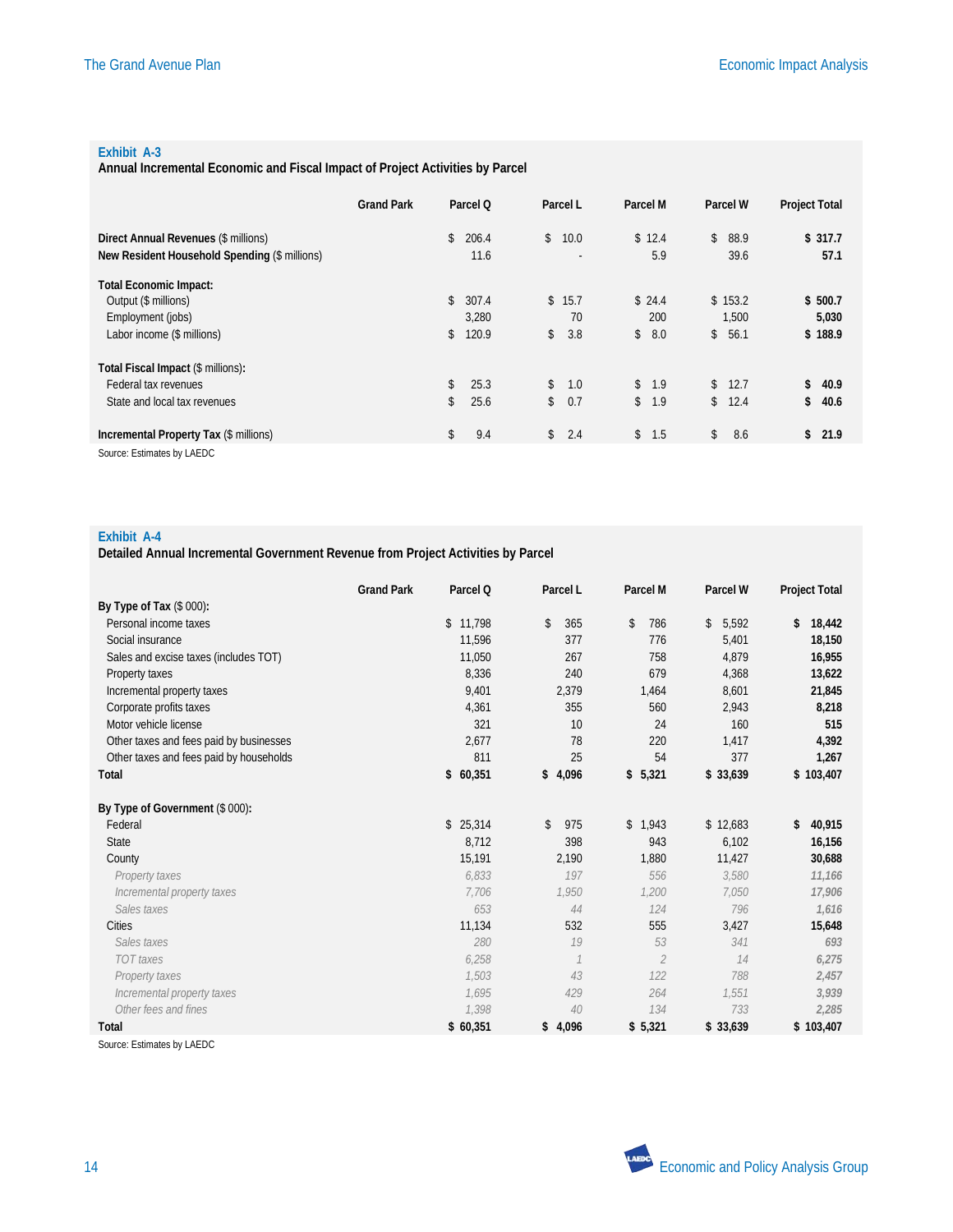## Description of Industry Sectors

The industry sectors used in this report are established by the North American Industry Classification System (NAICS). NAICS divides the economy into twenty sectors, and groups industries within these sectors according to production criteria. Listed below is a short description of each sector as taken from the sourcebook, *North American Industry Classification System,* published by the U.S. Office of Management and Budget (2007).

*Agriculture, Forestry, Fishing and Hunting:* Activities of this sector are growing crops, raising animals, harvesting timber, and harvesting fish and other animals from farms, ranches, or the animals' natural habitats.

*Mining:* Activities of this sector are extracting naturallyoccurring mineral solids, such as coal and ore; liquid minerals, such as crude petroleum; and gases, such as natural gas; and beneficiating (e.g., crushing, screening, washing and flotation) and other preparation at the mine site, or as part of mining activity.

*Utilities:* Activities of this sector are generating, transmitting, and/or distributing electricity, gas, steam, and water and removing sewage through a permanent infrastructure of lines, mains, and pipes.

*Construction:* Activities of this sector are erecting buildings and other structures (including additions); heavy construction other than buildings; and alterations, reconstruction, installation, and maintenance and repairs.

*Manufacturing:* Activities of this sector are the mechanical, physical, or chemical transformation of material, substances, or components into new products.

*Wholesale Trade:* Activities of this sector are selling or arranging for the purchase or sale of goods for resale; capital or durable non-consumer goods; and raw and intermediate materials and supplies used in production, and providing services incidental to the sale of the merchandise.

*Retail Trade:* Activities of this sector are retailing merchandise generally in small quantities to the general public and providing services incidental to the sale of the merchandise.

*Transportation and Warehousing:* Activities of this sector are providing transportation of passengers and cargo,



warehousing and storing goods, scenic and sightseeing transportation, and supporting these activities.

*Information:* Activities of this sector are distributing information and cultural products, providing the means to transmit or distribute these products as data or communications, and processing data.

*Finance and Insurance:* Activities of this sector involve the creation, liquidation, or change of ownership of financial assets (financial transactions) and/or (financial transactions) facilitating financial transactions.

*Real Estate and Rental and Leasing:* Activities of this sector are renting, leasing, or otherwise allowing the use of tangible or intangible assets (except copyrighted works), and providing related services.

*Professional, Scientific, and Technical Services:* Activities of this sector are performing professional, scientific, and technical services for the operations of other organizations.

*Management of Companies and Enterprises:* Activities of this sector are the holding of securities of companies and enterprises, for the purpose of owning controlling interest or influencing their management decision, or administering, overseeing, and managing other establishments of the same company or enterprise and normally undertaking the strategic or organizational planning and decision-making of the company or enterprise.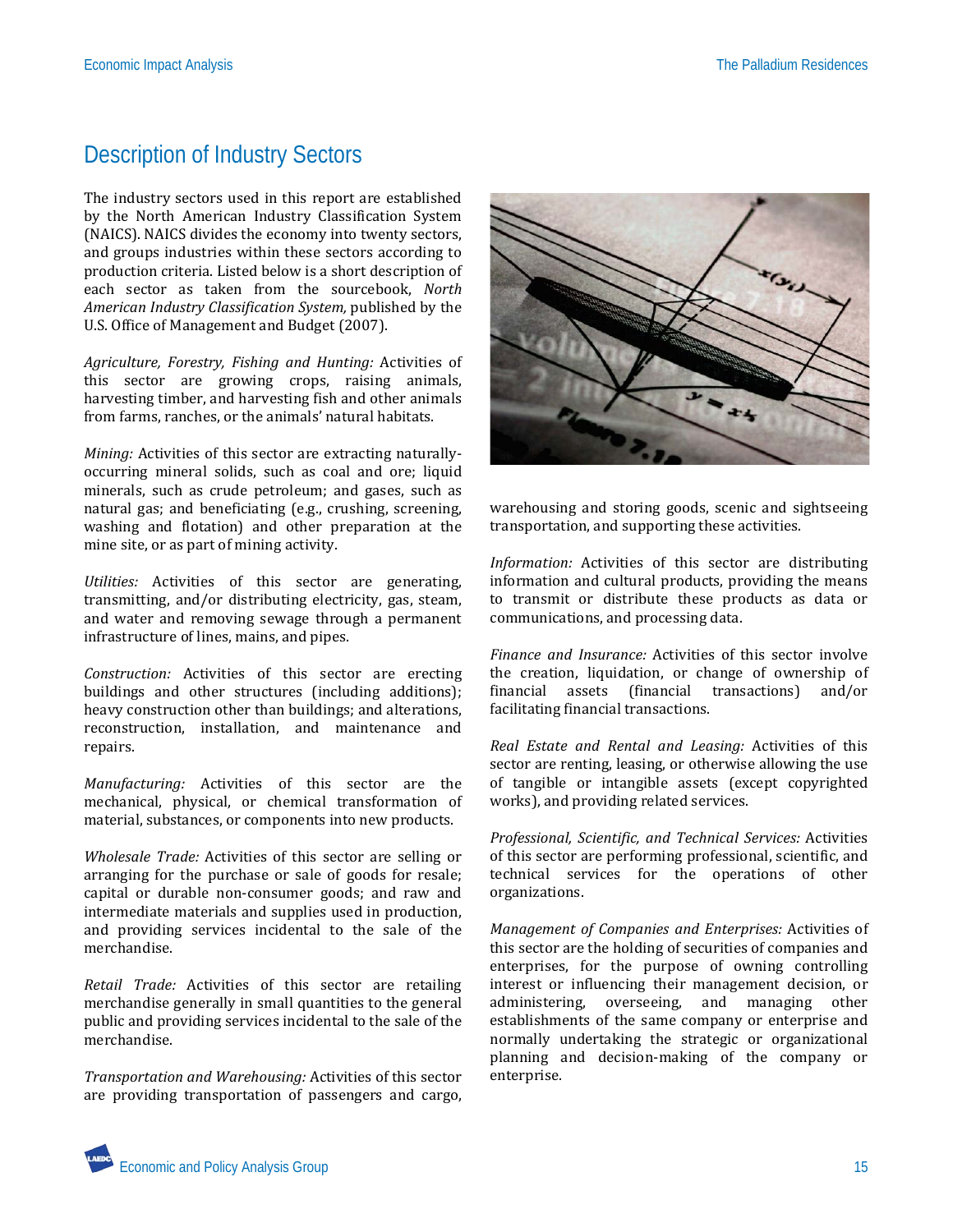*Administrative and Support and Waste Management and Remediation Services:* Activities of this sector are performing routine support activities for the day-to-day operations of other organizations, such as: office administration, hiring and placing of personnel, document preparation and similar clerical services, solicitation, collection, security and surveillance services, cleaning, and waste disposal services.

*Educational Services:* Activities of this sector are providing instruction and training in a wide variety of subjects. Educational services are usually delivered by teachers or instructors that explain, tell, demonstrate, supervise, and direct learning. Instruction is imparted in diverse settings, such as educational institutions, the workplace, or the home through correspondence, television, or other means.

*Health Care and Social Assistance:* Activities of this sector are operating or providing health care and social assistance for individuals.

*Arts, Entertainment and Recreation:* Activities of this sector are operating facilities or providing services to meet varied cultural, entertainment, and recreational interests of their patrons, such as: (1) producing, promoting, or participating in live performances, events, or exhibits intended for public viewing; (2) preserving and exhibiting objects and sites of historical, cultural, or educational interest; and (3) operating facilities or providing services that enable patrons to participate in recreational activities or pursue amusement, hobby, and leisure-time interests.

*Accommodation and Food Services:* Activities of this sector are providing customers with lodging and/or preparing meals, snacks, and beverages for immediate consumption.

*Other Services (except Public Administration):* Activities of this sector are providing services not specifically provided for elsewhere in the classification system. Establishments in this sector are primarily engaged in activities, such as equipment and machinery repairing, promoting or administering religious activities, grantmaking, advocacy, and providing dry-cleaning and laundry services, personal care services, death care services, pet care services, photofinishing services, temporary parking services, and dating services.  $\cdot$ 

## Study Authors

### *Christine Cooper, Ph.D.*

*Vice President, Economic and Policy Analysis* 

Dr. Cooper leads the Economic and Policy Analysis Group whose work involves research in regional issues such as economic impact studies, regional industry analysis and forecasts, workforce development analysis, and issue studies related to the *L.A. County Strategic Plan for Economic Development.* Her fields of expertise development economics, economics, regional analysis and urban sustainability.

Prior to joining the LAEDC, Dr. Cooper was a co-founder of a start-up company in Hong Kong concentrating on equity transactions software and computer accessories manufacturing, which expanded production into the special economic zone of Shenzhen, China and distributed products throughout the United States and Asia. With her business partner, she also established the first authorized Apple Computer retailer in China. She has been a lecturer at California State University, Long Beach and at the Pepperdine Graziadio School of Business and Management.

Dr. Cooper is a citizen of the United States and Canada. She earned a Bachelor of Arts in Economics from Carleton University in Ottawa, Canada, and a Ph.D. in Economics from the University of Southern California. With funding from the National Science Foundation, she earned a Graduate Certificate in Environmental Sciences, Policy and Engineering. Her current research includes industry cluster determination and performance in the regional economy, commuting and job allocation patterns, and workforce development issues.

### *Shannon M. Sedgwick*

*Associate Economist*

In her current capacity as an Associate Economist at the LAEDC, Ms. Sedgwick develops subject-specific information and data interpretation for economic impact, demographic, transportation, industry and issue studies. She performs research, data collection and organization, analysis and report preparation. Her work focuses on demographics, industry clusters and workforce development in the form of occupational analysis. Ms. Sedgwick is also proficient at conducting geospatial analysis and has experience working with RIMS II multipliers.

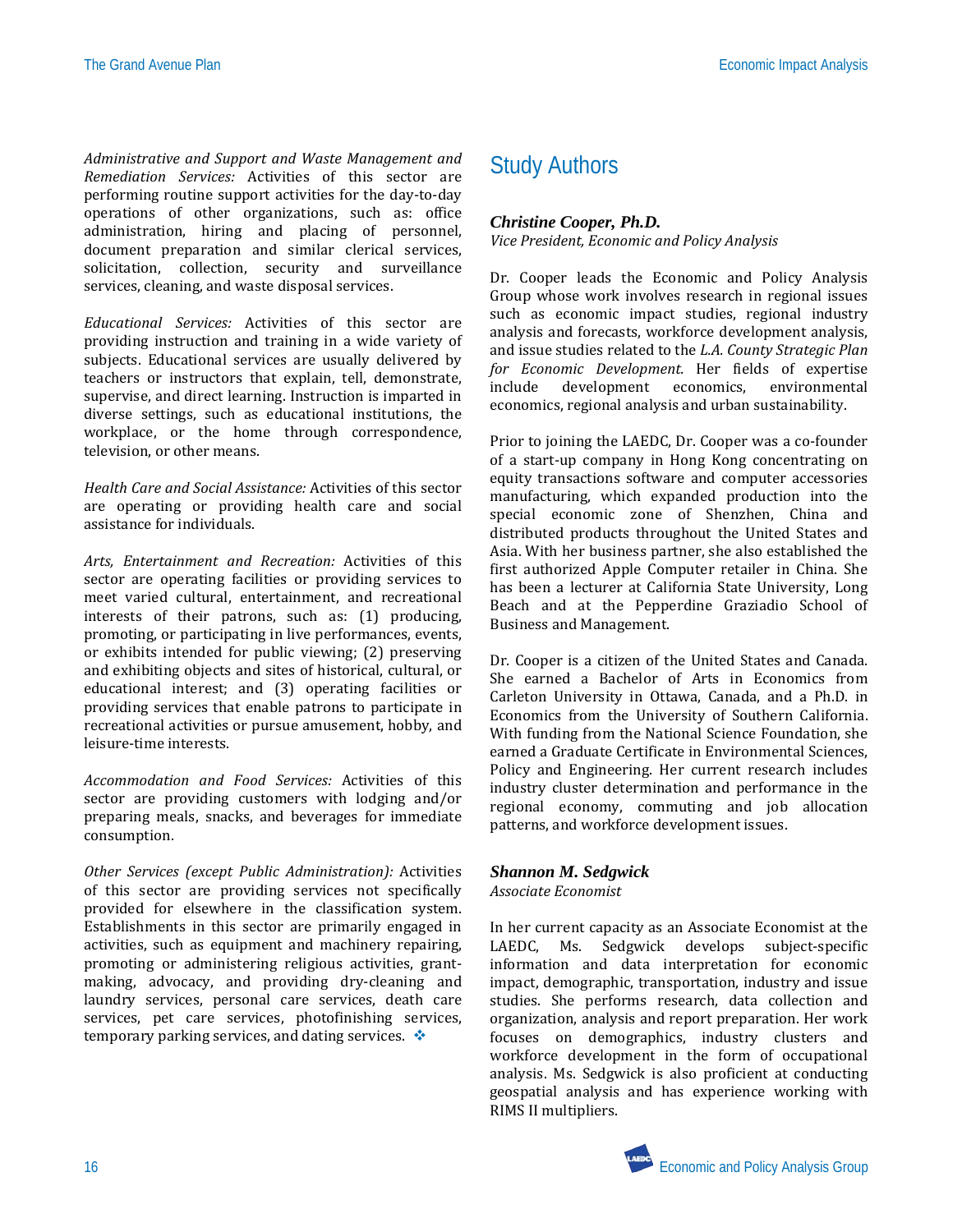Ms. Sedgwick joined the LAEDC team in June of 2008 as an Economic Research Assistant for the Kyser Center for Economic Research. In that role she assisted both Economic Research and the Consulting Practice of the LAEDC with data collection and research, managing multiple data sets covering the State of California, Southern California, its counties and their sub-regions. In addition to writing sections of LAEDC's Economic Forecasts, she was responsible for the "Business Scan" containing a collection of Los Angeles County economic indicators; the annual "L.A. Stats" report, containing the most frequently requested statistics for Los Angeles and its surrounding counties; and was a regular contributor to the weekly economic newsletter, "e-Edge."

Before joining the LAEDC, Ms. Sedgwick managed an industrial and steel supply company located in the Inland Empire. There she identified and targeted a diverse customer base, and analyzed product and customer patterns in the local industrial market to successfully increase revenues.

A Southern California native, Ms. Sedgwick received her Bachelor of Arts in Economics from the University of Southern California (USC) with a minor in Architecture. She has been a member of the national and the Los Angeles Chapter of the National Association for Business Economics (NABE) since 2008.

### *Somjita Mitra, Ph.D. Economist*

Somjita Mitra joined the Economic and Policy Analysis Group as an Economist in June 2013. She is involved in planning, designing and conducting research and analysis for consulting clients and local businesses and governments, as well as for LAEDC's internal departments. Her focus is in regional analysis, economic impact studies and the industrial and occupational structure of local economies.

Before joining the LAEDC, Dr. Mitra was an Economist for a local economic research and litigation consulting company evaluating economic damages, estimating lost profits, identifying key economic issues and developing necessary analytical and empirical frameworks. Prior to this, Dr. Mitra was a Project Director for a consumer research firm in Los Angeles where she managed projects that identified and analyzed key market issues for small, local firms as well as multinational corporations.

Dr. Mitra received her Bachelor of Arts in Economics and Political Science from the University of California, Los Angeles and her Master of Arts in Politics, Economics and Business as well as her Ph.D. in Economics from Claremont Graduate University. Dr. Mitra enjoys volunteering in the local community and is actively involved in both women's welfare and animal rescue organizations.

And Economic and Policy Analysis Group 17 and the state of the state of the state of the state of the state of the state of the state of the state of the state of the state of the state of the state of the state of the sta